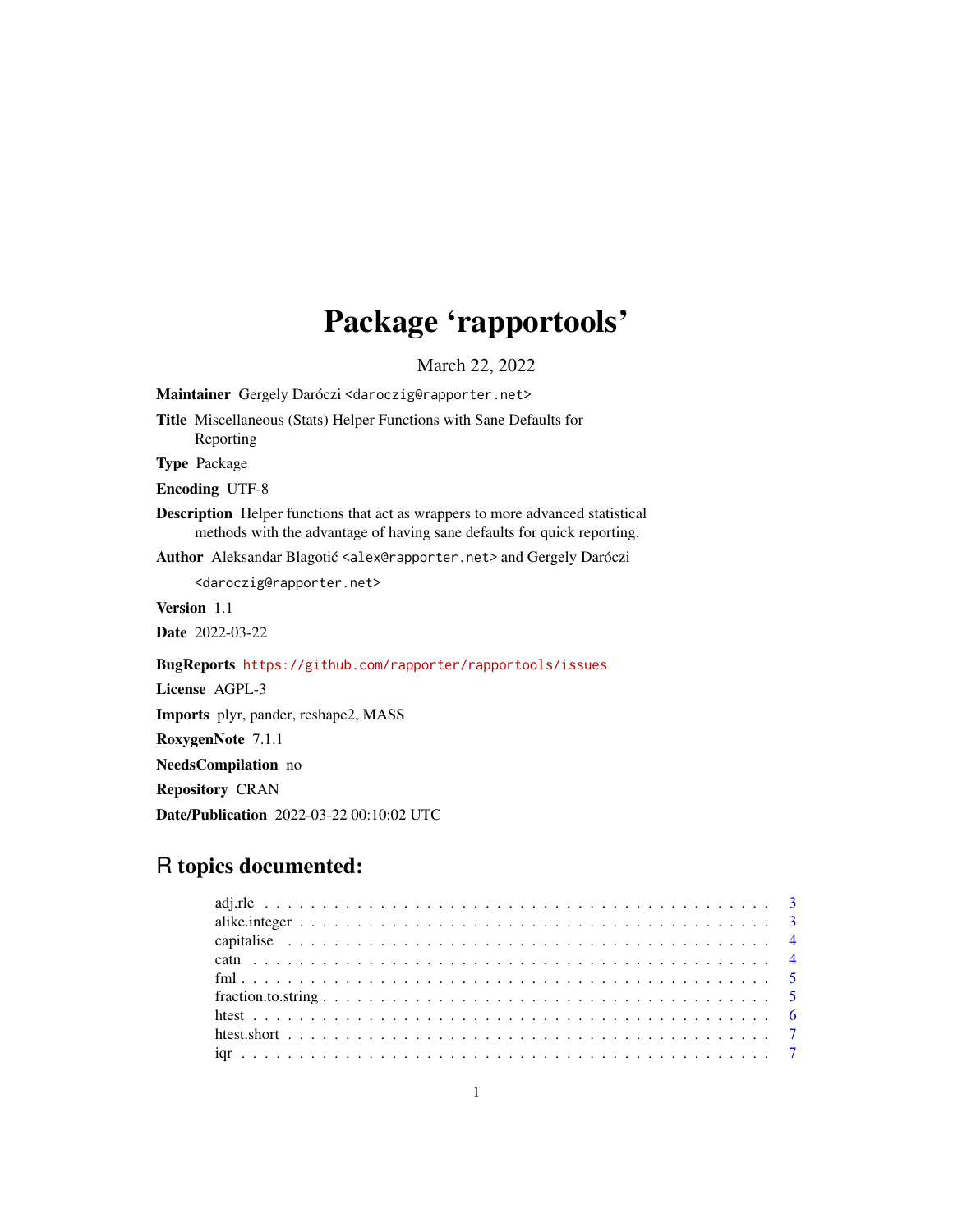|     |  | 8  |
|-----|--|----|
|     |  | 8  |
|     |  | 9  |
|     |  | 10 |
|     |  | 10 |
|     |  | 11 |
|     |  | 12 |
|     |  | 12 |
|     |  | 13 |
|     |  | 14 |
|     |  | 15 |
|     |  | 15 |
|     |  | 16 |
|     |  | 16 |
| min |  | 17 |
|     |  | 17 |
|     |  | 18 |
|     |  | 18 |
|     |  | 19 |
|     |  | 19 |
|     |  | 20 |
|     |  | 21 |
|     |  | 21 |
|     |  | 22 |
|     |  | 23 |
| sd  |  | 24 |
|     |  | 25 |
|     |  | 25 |
|     |  | 26 |
|     |  | 26 |
| sum |  | 27 |
|     |  | 27 |
|     |  | 28 |
|     |  | 28 |
|     |  | 29 |
|     |  | 30 |
|     |  | 30 |
|     |  | 31 |
|     |  | 31 |
|     |  |    |

## **Index**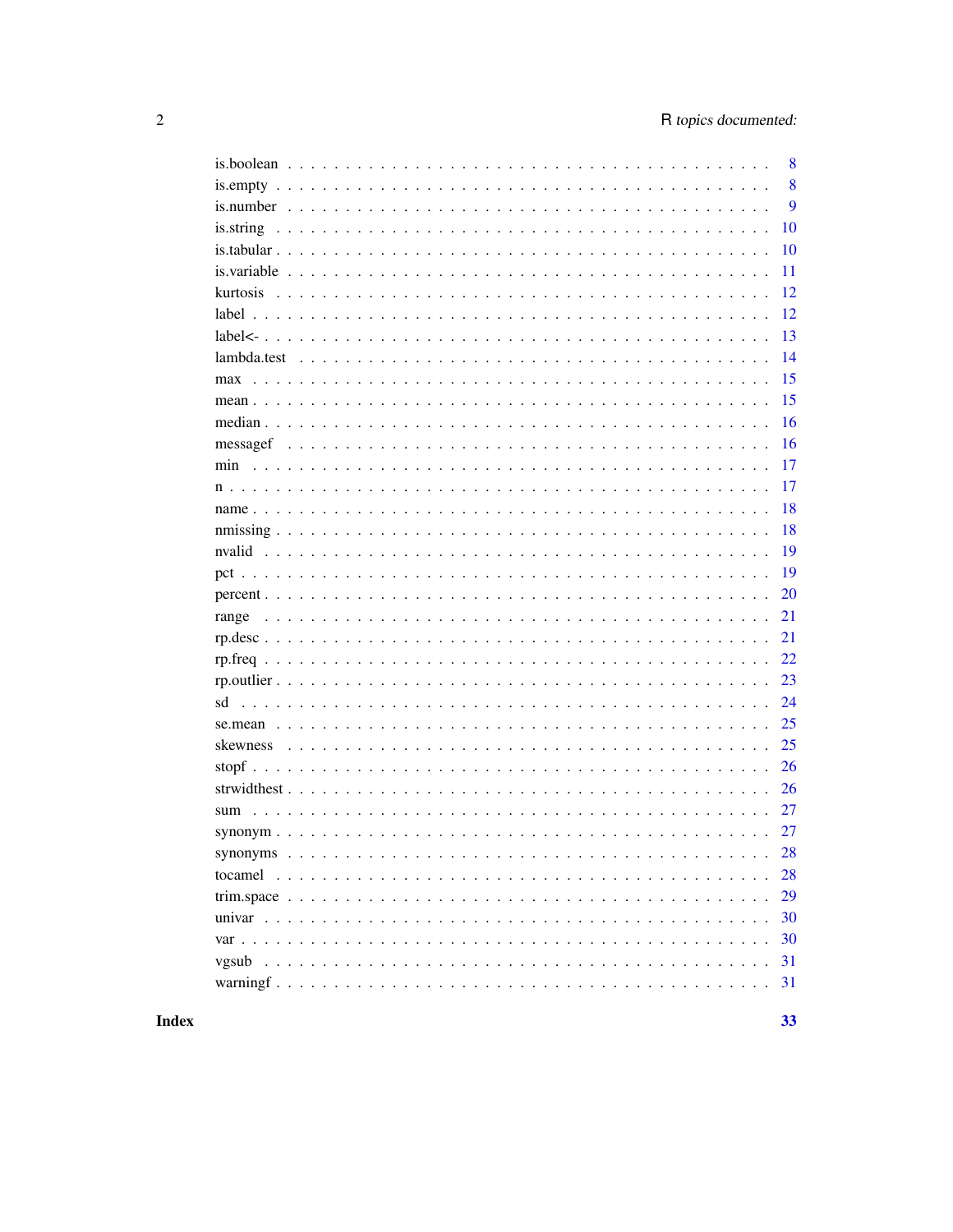<span id="page-2-0"></span>

Similar to [rle](#page-0-0) function, this function detects "runs" of adjacent integers, and displays vector of run lengths and list of corresponding integer sequences.

## Usage

adj.rle(x)

## Arguments

x a numeric vector with

## Value

a list with two elements: vector of run lengths, and another list of values corresponding to generated sequences' lengths.

#### Author(s)

Gabor Grothendieck <ggrothendieck@gmail.com>

## References

See original thread for more details <https://stackoverflow.com/a/8467446/564164>. Special thanks to Gabor Grothendieck for this one!

alike.integer *Check integers*

## Description

This function tests if given variable "appears" to be an integer. To qualify as such, two conditions need to be satisfied: it should be stored as [numeric](#page-0-0) object, and it should pass regular expression test if it consists only of digits.

#### Usage

alike.integer(x)

#### Arguments

x a numeric variable that is to be tested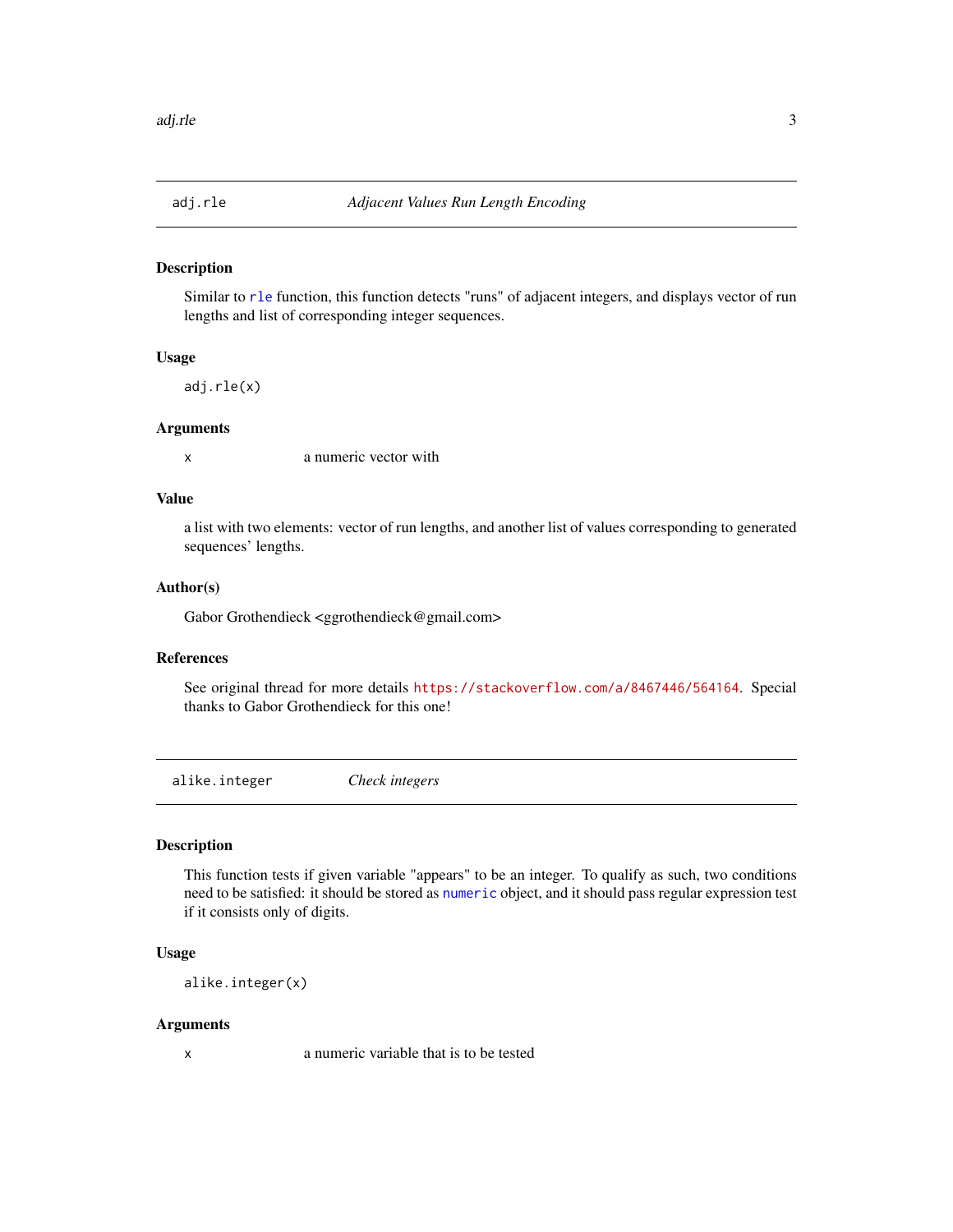## <span id="page-3-0"></span>Value

a logical value that indicates that tested variable "looks like" integer

capitalise *Capitalise String*

## Description

Capitalises strings in provided character vector

## Usage

capitalise(x)

## Arguments

x a character vector to capitalise

## Value

character vector with capitalised string elements

#### Examples

capitalise(c("foo", "bar")) # [1] "Foo" "Bar"

catn *Concatenate with newline*

## Description

A simple wrapper for [cat](#page-0-0) function that appends newline to output.

## Usage

 $\text{catn}(\ldots)$ 

## Arguments

... arguments to be passed to cat function

#### Value

None (invisible NULL).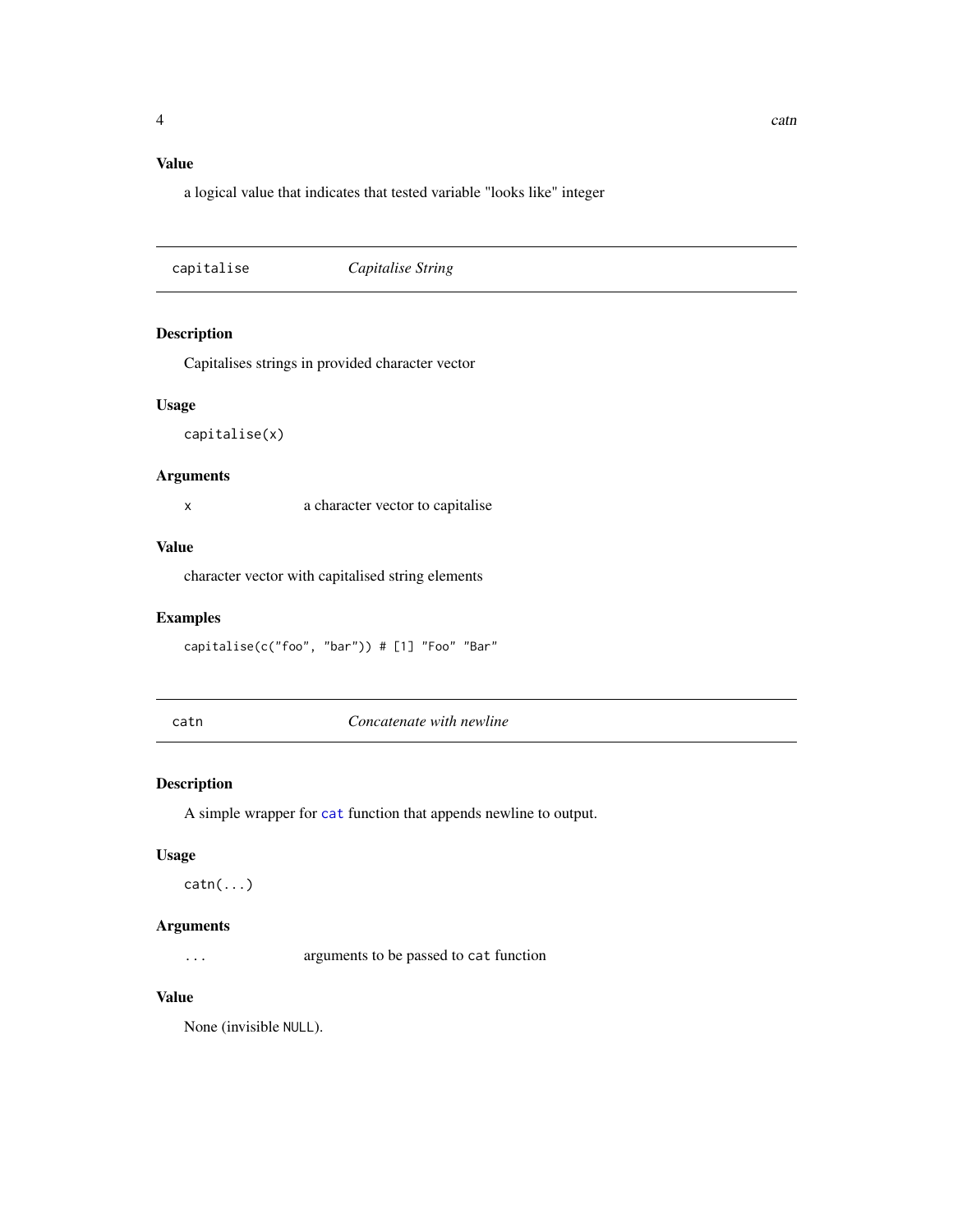Takes multiple character arguments as left and right-hand side arguments of a formula, and concatenates them in a single string.

#### Usage

```
fml(left, right, join.left = " + ", join.right = " + ")
```
## Arguments

| left       | a string with left-hand side formula argument                            |
|------------|--------------------------------------------------------------------------|
| right      | a character vector with right-hand side formula arguments                |
| join.left  | concatenation string for elements of character vector specified in left  |
| join.right | concatenation string for elements of character vector specified in right |

## Examples

fml("hp",  $c("am", "cyl")$ ) # "hp ~ am +  $cyl"$ 

fraction.to.string *A fraction in ordinary English language*

## Description

A fraction in ordinary English language

## Usage

fraction.to.string(x)

## Arguments

x numeric

## Value

string

<span id="page-4-0"></span>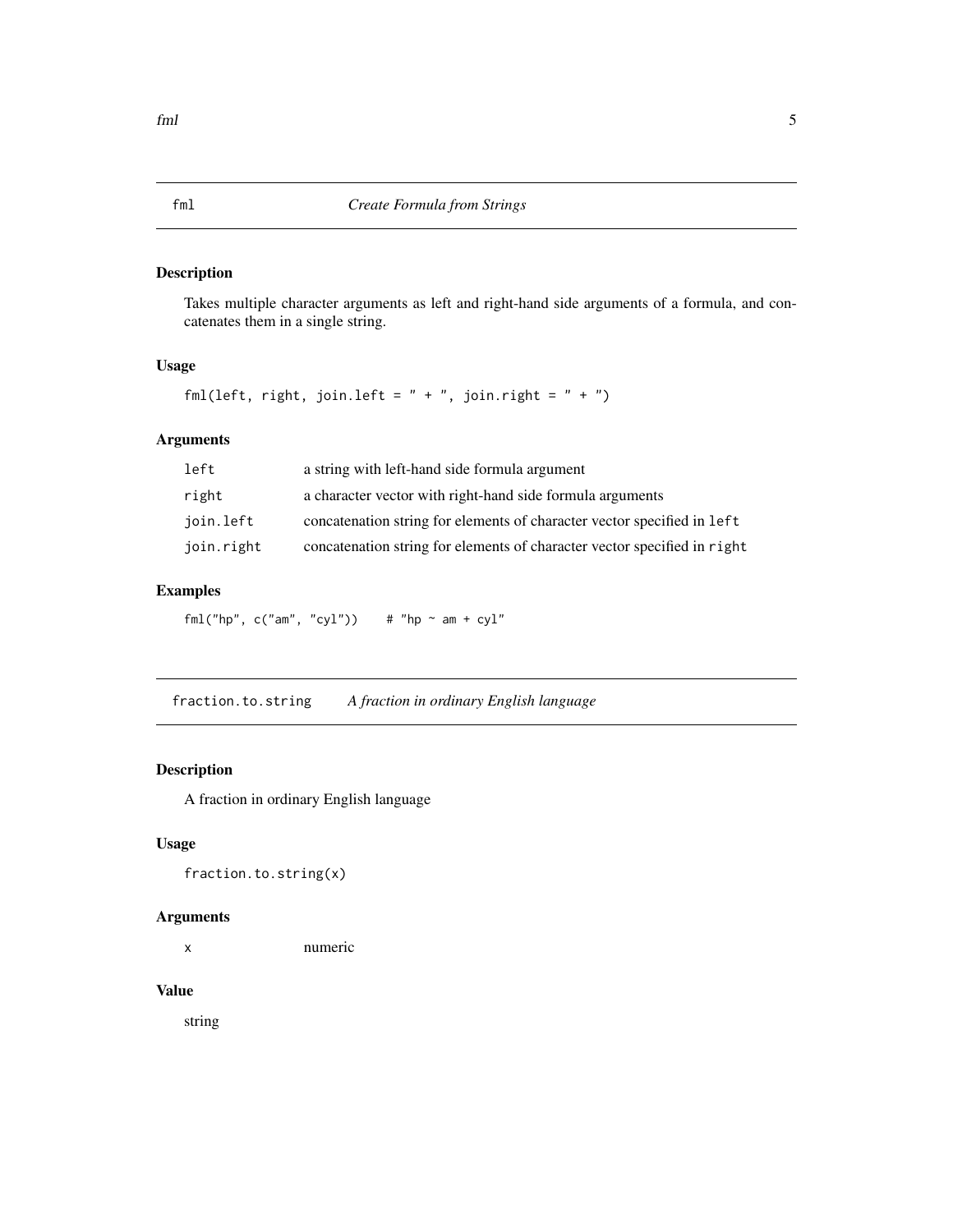<span id="page-5-0"></span>This function uses [htest.short](#page-6-1), to extract statistic and p-value from htest-classed object. Main advantage of using htest is that it's vectorised, and can accept multiple methods.

#### Usage

```
htest(
  x,
  ...,
 use.labels = getOption("rapport.use.labels"),
  use.method.names = TRUE,
  colnames = c("Method", "Statistic", "p-value")
)
```
#### Arguments

| x                | arguments to be passed to function specified in test                                                                                                      |
|------------------|-----------------------------------------------------------------------------------------------------------------------------------------------------------|
| $\cdots$         | additional arguments for function specified in test                                                                                                       |
| use.labels       | a logical value indicating whether variable labels should be placed in row names.<br>If set to FALSE, output of deparse (substitute $(x)$ ) will be used. |
| use.method.names |                                                                                                                                                           |
|                  | use the string provided in method attribute of htest object                                                                                               |
| colnames         | a character string containing column names                                                                                                                |

#### Details

Default parameters are read from options:

• 'rapport.use.labels'.

#### Value

a data.frame with applied tests in rows, and their results (statistic and p-value) in columns

```
## Not run:
library(nortest)
htest(rnorm(100), shapiro.test)
htest(rnorm(100), lillie.test, ad.test, shapiro.test)
htest(mtcars, lillie.test)
htest(mtcars, lillie.test, ad.test, shapiro.test)
```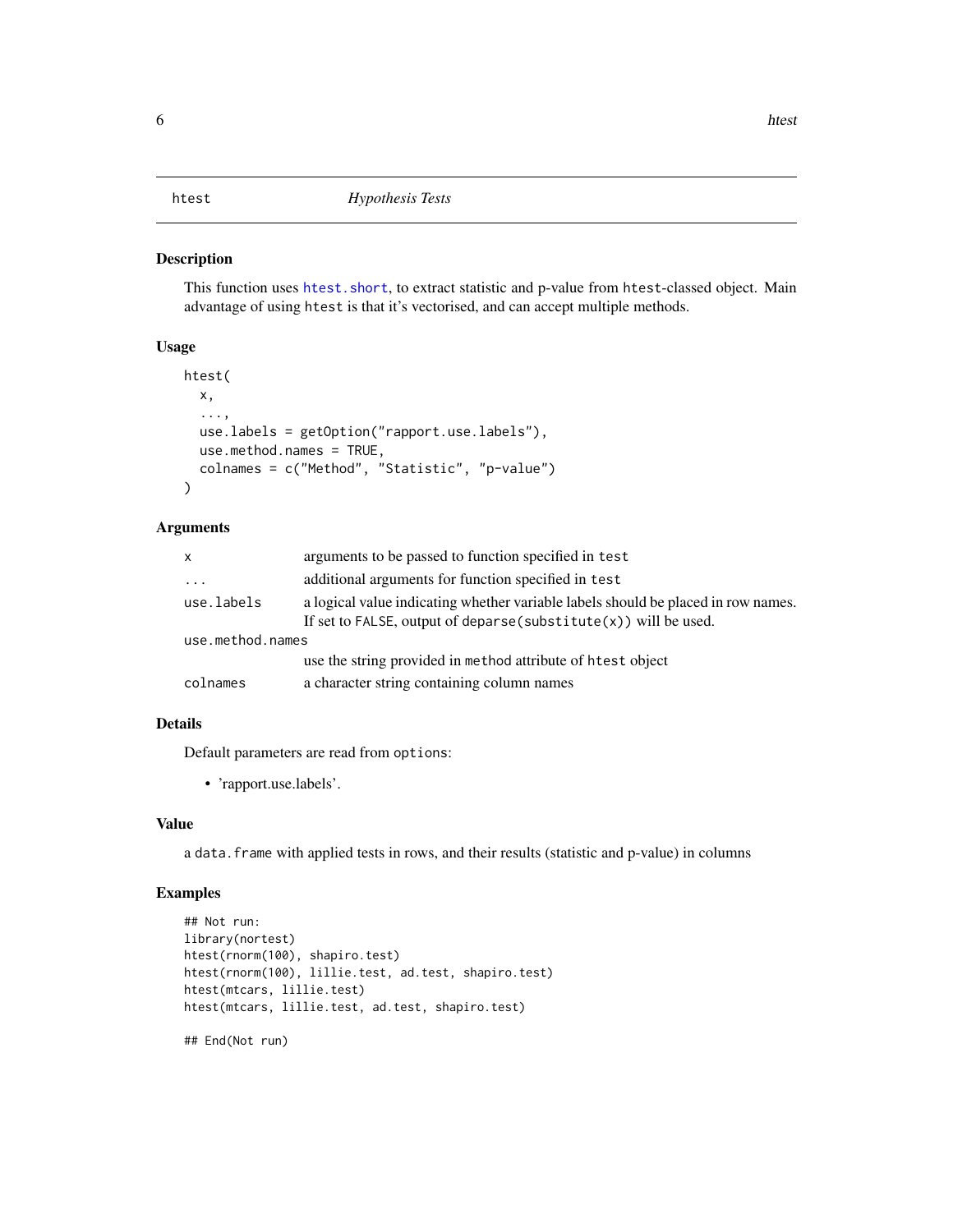<span id="page-6-1"></span><span id="page-6-0"></span>

Extract value of statistic and its p-value from htest object.

## Usage

```
htest.short(x)
```
#### Arguments

x htest-class object

#### Value

named numeric vector with the value of statistic and its p-value

## Examples

```
## Not run:
htest.short(shapiro.test(rnorm(100)))
```
## End(Not run)

#### iqr *Interquartile Range*

## Description

Calculates interquartile range of given variable. See [univar](#page-29-1) for details.

#### Usage

 $iqr(...)$ 

## Arguments

... parameters to be passed to univar function

## Value

a numeric value with variable's interquartile range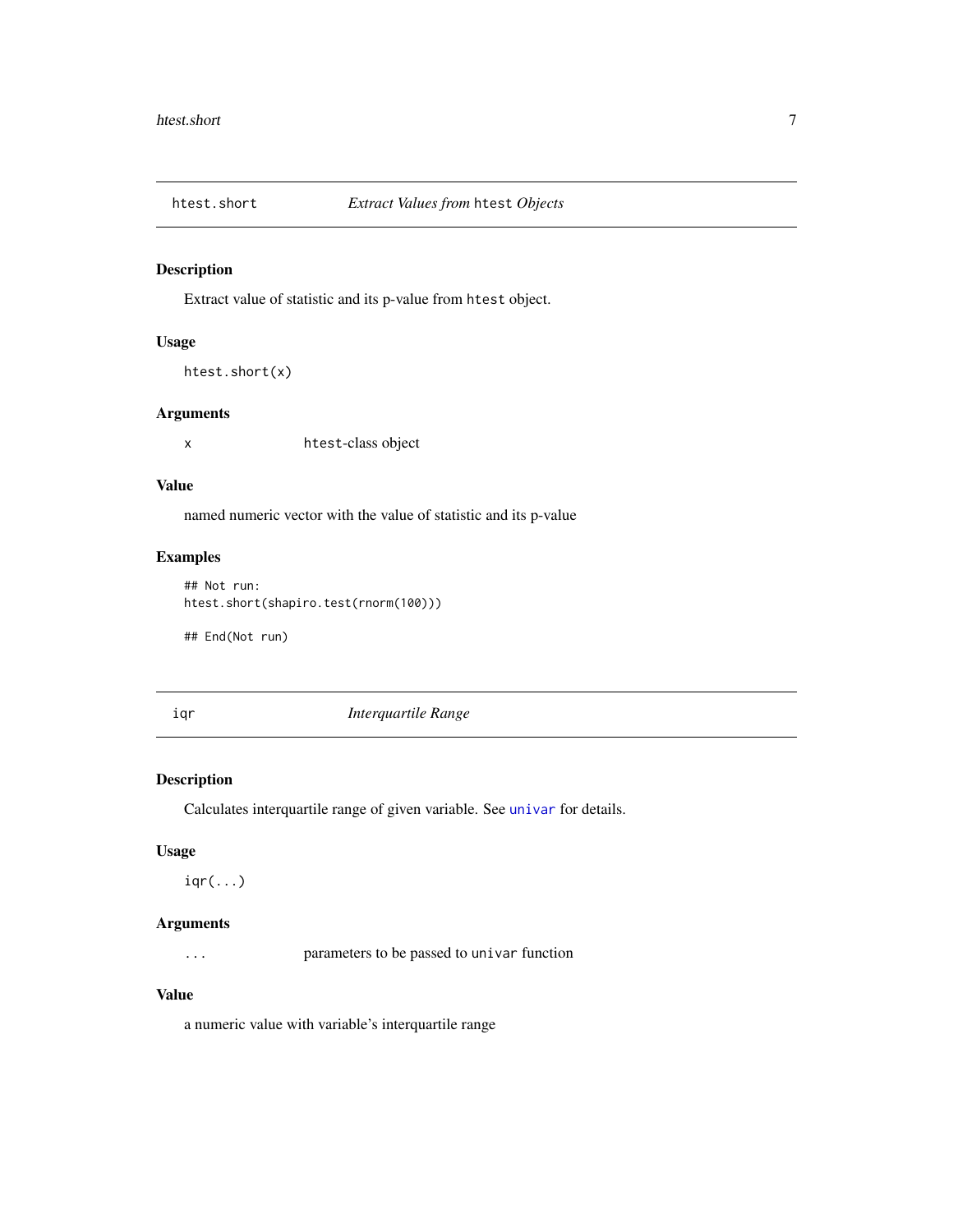<span id="page-7-0"></span>is.boolean *Boolean*

## Description

Checks if provided object is a boolean i.e. a length-one logical vector.

## Usage

```
is.boolean(x)
```
## Arguments

x an object to check

#### Value

a logical value indicating whether provided object is a boolean

#### Examples

```
## Not run:
   is.boolean(TRUE) # [1] TRUE
   # the following will work on most systems, unless you have tweaked global Rprofile
   is.boolean(T) \qquad \qquad \qquad # [1] TRUEis.boolean(1) # [1] FALSE
   is.string(c("foo", "bar")) # [1] FALSE
## End(Not run)
```
is.empty *Empty Value*

#### Description

Rails-inspired helper that checks if vector values are "empty", i.e. if it's: NULL, zero-length, NA, NaN, FALSE, an empty string or  $\theta$ . Note that unlike its native R is. <something> sibling functions, is.empty is vectorised (hence the "values").

#### Usage

is.empty(x,  $trim = TRUE, ...$ )

## Arguments

| $\times$                | an object to check its emptiness   |
|-------------------------|------------------------------------|
| trim                    | trim whitespace? (TRUE by default) |
| $\cdot$ $\cdot$ $\cdot$ | additional arguments for sapply    |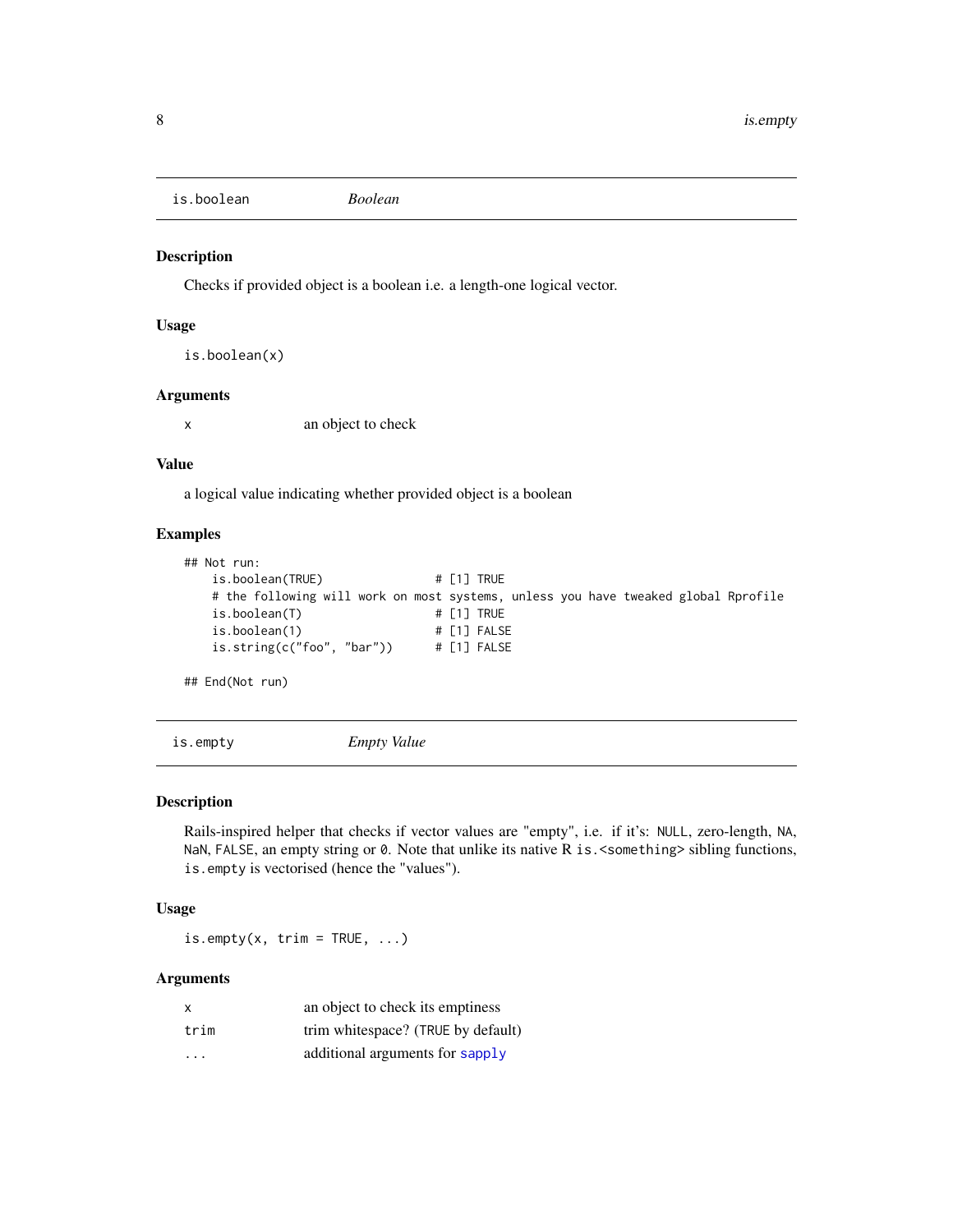#### <span id="page-8-0"></span>is.number 9

## Examples

```
## Not run:
is.empty(NULL) # [1] TRUE
is.empty(c()) # [1] TRUE
is.empty(NA) # [1] TRUE
is.empty(NaN) # [1] TRUE
is.empty("") # [1] TRUE
is.empty(0) # [1] TRUE
is.empty(0.00) # [1] TRUE
is.empty(" " ) # [1] TRUEis.empty("foobar") # [1] FALSE
is.empty(" " , trim = FALSE)  # [1] FALSE# is.empty is vectorised!
all(is.empty(rep("", 10))) # [1] TRUE
all(is.empty(matrix(NA, 10, 10))) # [1] TRUE
```
## End(Not run)

is.number *Numbers*

## Description

Checks if provided object is a number, i.e. a length-one numeric vector.

#### Usage

is.number(x, integer = FALSE)

#### Arguments

|         | an object to check                  |
|---------|-------------------------------------|
| integer | logical: check if number is integer |

#### Value

a logical value indicating whether provided object is a string

| $is_number(3)$         |  | # [1] TRUE  |
|------------------------|--|-------------|
| is.number $(3:4)$      |  | # [1] FALSE |
| is.number $('3")$      |  | # [1] FALSE |
| is.number(NaN)         |  | # [1] TRUE  |
| is.number(NA_integer_) |  | # [1] TRUE  |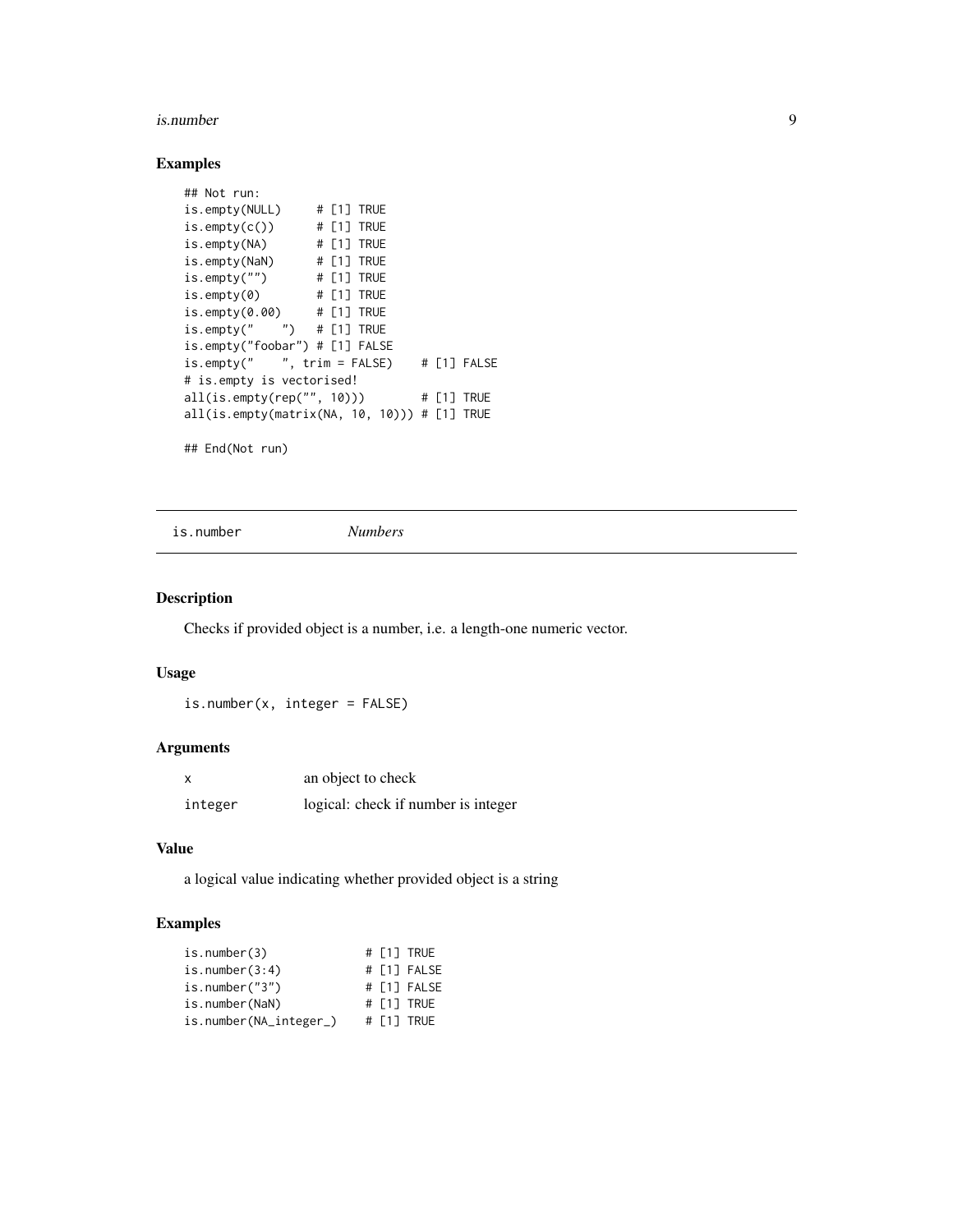<span id="page-9-0"></span>is.string *Strings*

## Description

Checks if provided object is a string i.e. a length-one character vector.

## Usage

is.string(x)

#### Arguments

x an object to check

## Value

a logical value indicating whether provided object is a string

## Examples

| is.string("foobar")        |  | # [1] TRUE  |
|----------------------------|--|-------------|
| is.string(1)               |  | # [1] FALSE |
| is.string(c("foo", "bar")) |  | # [1] FALSE |

is.tabular *Tabular Structure*

#### Description

Checks if object has "tabular" structure (not to confuse with [table](#page-0-0)) - in this particular case, that means [matrix](#page-0-0) and [data.frame](#page-0-0) objects only.

## Usage

is.tabular(x)

## Arguments

x an object to be checked for "tabular" format

## Value

a logical value indicating that provided object has tabular structure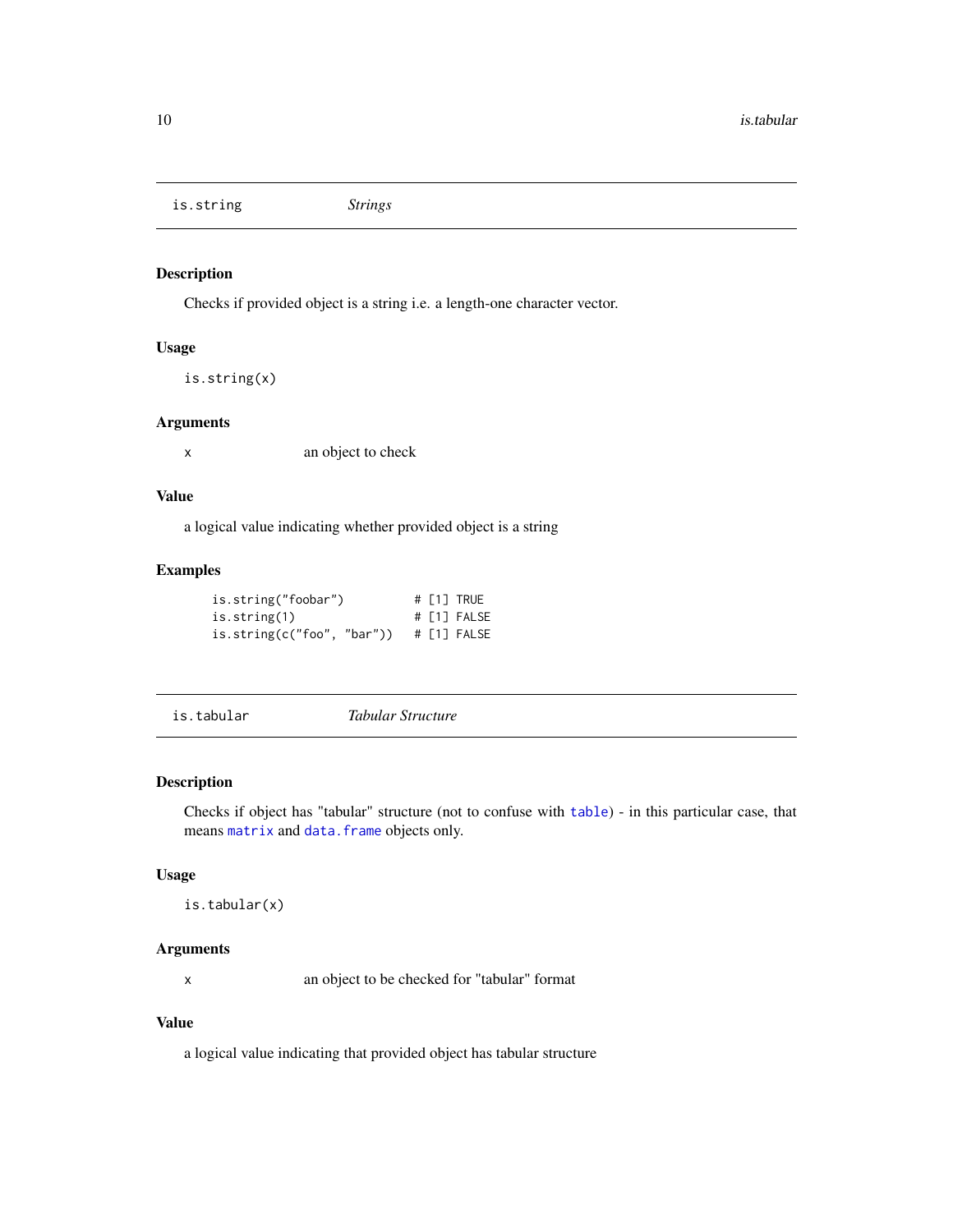#### <span id="page-10-0"></span>is.variable 11

## Examples

| is.tabular(HairEyeColor[, , 1]) $\#$ [1] TRUE |  |             |
|-----------------------------------------------|--|-------------|
| is.tabular(mtcars)                            |  | # [1] TRUE  |
| is.tabular(table(mtcars\$cyl))                |  | # [1] FALSE |
| is.tabular(rnorm(100))                        |  | # [1] FALSE |
| is.tabular(LETTERS)                           |  | # [1] FALSE |
| is.tabular(pi)                                |  | # [1] FALSE |

<span id="page-10-1"></span>is.variable *Variables*

## Description

From *rapport*'s point of view, a variable is a non-NULL atomic vector that has no dimension attribute (see dim for details). This approach bypasses factor issues with [is.vector](#page-0-0), and also eliminates multidimensional vectors, such as matrices and arrays.

## Usage

is.variable(x)

### Arguments

x an object to be checked for "variable" format

## Value

a logical value indicating that provided object is a "variable"

```
is.variable(rnorm(100)) # [1] TRUE
is.variable(LETTERS) # [1] TRUE
is.variable(NULL) # [1] FALSE
is.variable(mtcars) # [1] FALSE
is.variable(HairEyeColor[, , 1]) # [1] FALSE
is.variable(list()) # [1] FALSE
```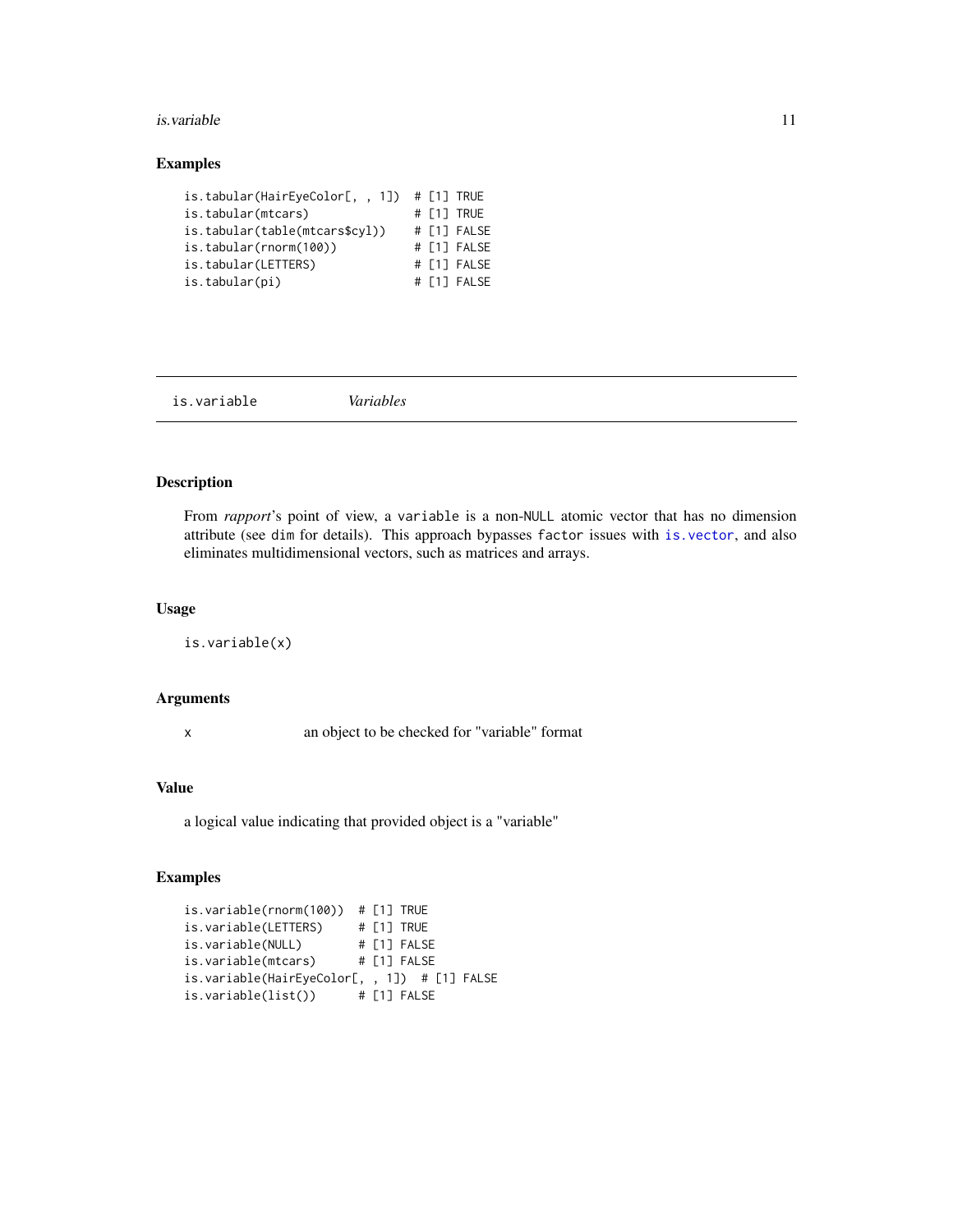<span id="page-11-0"></span>kurtosis *Kurtosis*

## Description

Calculates kurtosis coefficient for given variable (see [is.variable](#page-10-1)), matrix or a data.frame.

## Usage

kurtosis(x, na.rm = TRUE)

#### Arguments

| X     | a variable, matrix or a data. frame       |
|-------|-------------------------------------------|
| na.rm | should NAs be removed before computation? |

## References

Tenjovic, L. (2000). Statistika u psihologiji - prirucnik. Centar za primenjenu psihologiju.

#### Examples

```
set.seed(0)
x < - rnorm(100)
kurtosis(x)
kurtosis(matrix(x, 10))
kurtosis(mtcars)
rm(x)
```
label *Get Variable Label*

#### Description

This function returns character value previously stored in variable's label attribute. If none found, and fallback argument is set to TRUE (default), the function returns object's name (retrieved by deparse(substitute(x))), otherwise NA is returned with a warning notice.

## Usage

 $label(x, fallback = TRUE, simplify = TRUE)$ 

## Arguments

|          | an R object to extract labels from                                          |
|----------|-----------------------------------------------------------------------------|
| fallback | a logical value indicating if labels should fallback to object $name(s)$    |
| simplify | coerce results to a vector (TRUE by default), otherwise, a list is returned |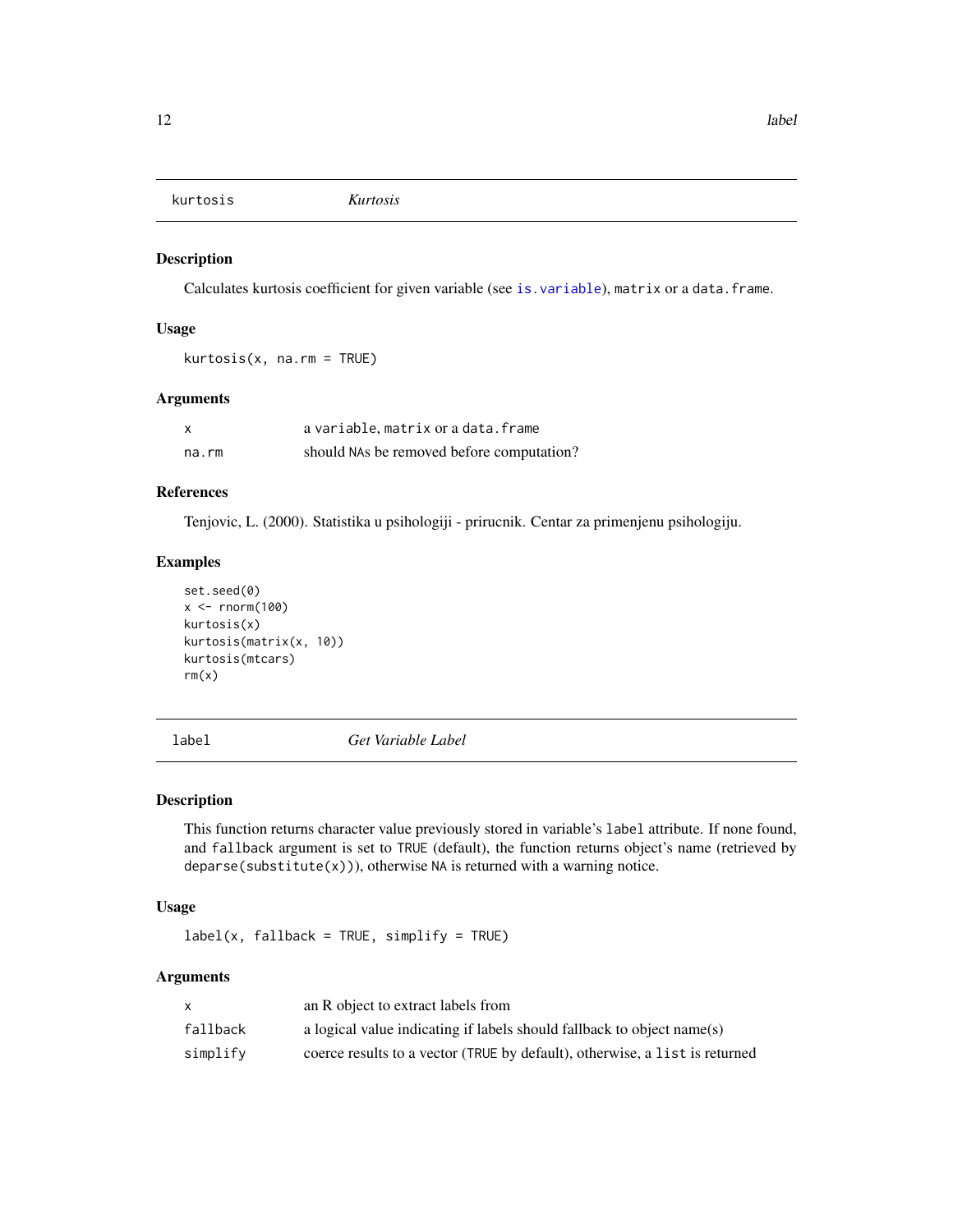<span id="page-12-0"></span> $labeled <$ - $\qquad \qquad$  13

## Value

a character vector with variable's label(s)

#### Examples

```
## Not run:
x < - rnorm(100)
label(x) # returns "x"
label(x, FALSE) # returns NA and issues a warning
label(mtcars$hp) <- "Horsepower"
label(mtcars) # returns "Horsepower" instead of "hp"
label(mtcars, FALSE) # returns NA where no labels are found
label(sleep, FALSE) # returns NA for each variable and issues a warning
## End(Not run)
```
label<- *Set Variable Label*

## Description

This function sets a label to a variable, by storing a character string to its label attribute.

## Usage

label(var) <- value

#### Arguments

| var   | a variable (see is variable for details)              |
|-------|-------------------------------------------------------|
| value | a character value that is to be set as variable label |

#### See Also

[label](#page-11-1)

```
## Not run:
label(mtcars$mpg) <- "fuel consumption"
x < - rnorm(100)
(label(x) <- "pseudo-random normal variable")
## End(Not run)
```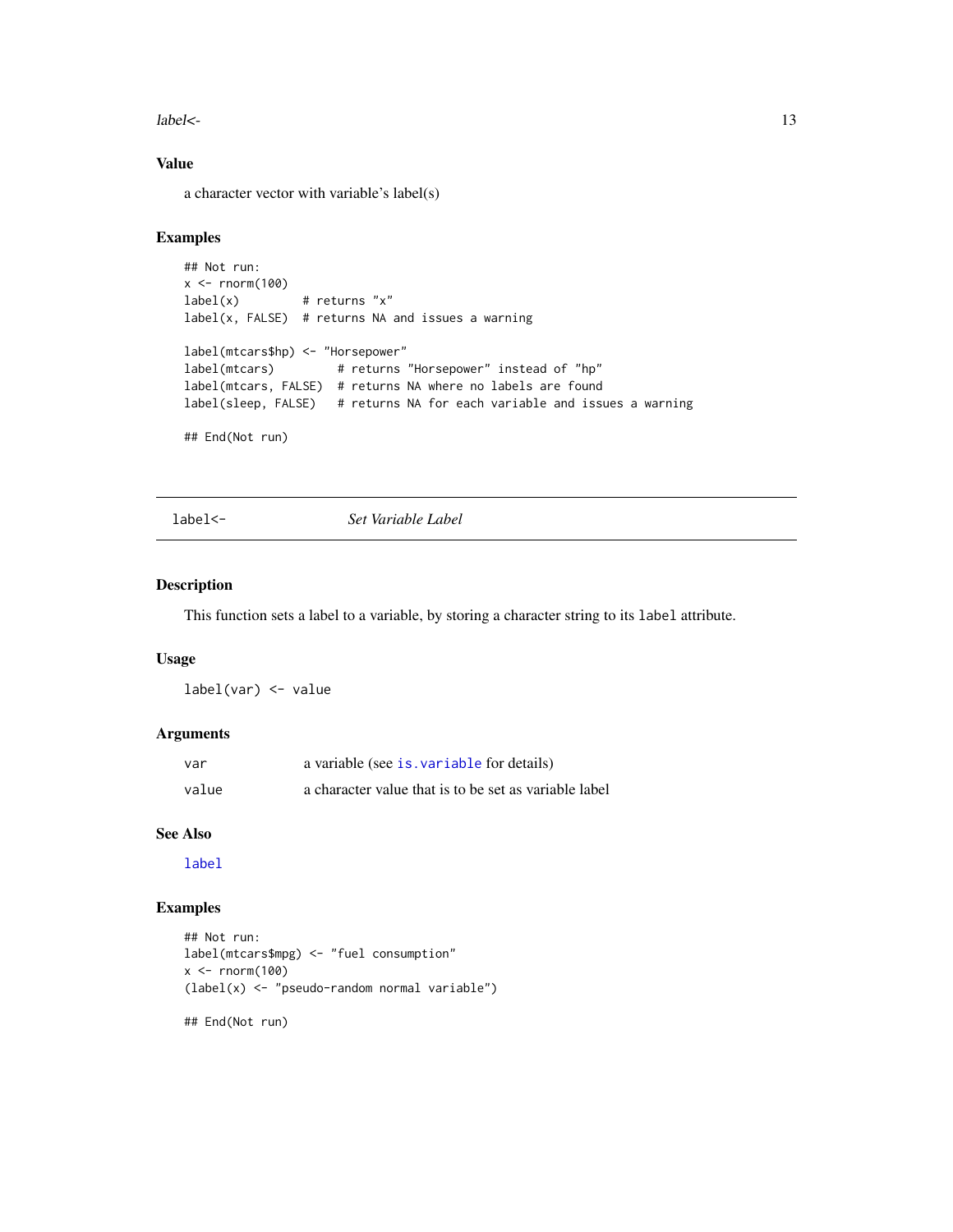<span id="page-13-0"></span>

Computes Goodman and Kruskal's lambda for given table.

#### Usage

```
lambda.test(table, direction = 0)
```
#### Arguments

| table     | a table of two variables or a data. Frame representation of the cross-table of<br>the two variables without marginals |
|-----------|-----------------------------------------------------------------------------------------------------------------------|
| direction | numeric value of $c(0, 1, 2)$ where 1 means the lambda value computed for row.<br>2 for columns and 0 for both        |

## Value

computed lambda value(s) for row/col of given table

#### References

• Goodman, L.A., Kruskal, W.H. (1954) Measures of association for cross classifications. Part I. *Journal of the American Statistical Association* 49, 732–764

```
## Not run:
## quick example
x \leq data.frame(x = c(5, 4, 3), y = c(9, 8, 7), z = c(7, 11, 22), zz = c(1, 15, 8))
lambda. test(x) # 0.1 and 0.18333
lambda.test(t(x)) # 0.18333 and 0.1## historical data (see the references above: p. 744)
men.hair.color <- data.frame(
b1 = c(1768, 946, 115),
b2 = c(807, 1387, 438),
b3 = c(189, 746, 288),b4 = c(47, 53, 16))
row.names(men.hair.color) <- paste0('a', 1:3)
lambda.test(men.hair.color)
lambda.test(t(men.hair.color))
## some examples on mtcars
lambda.test(table(mtcars$am, mtcars$gear))
lambda.test(table(mtcars$gear, mtcars$am))
```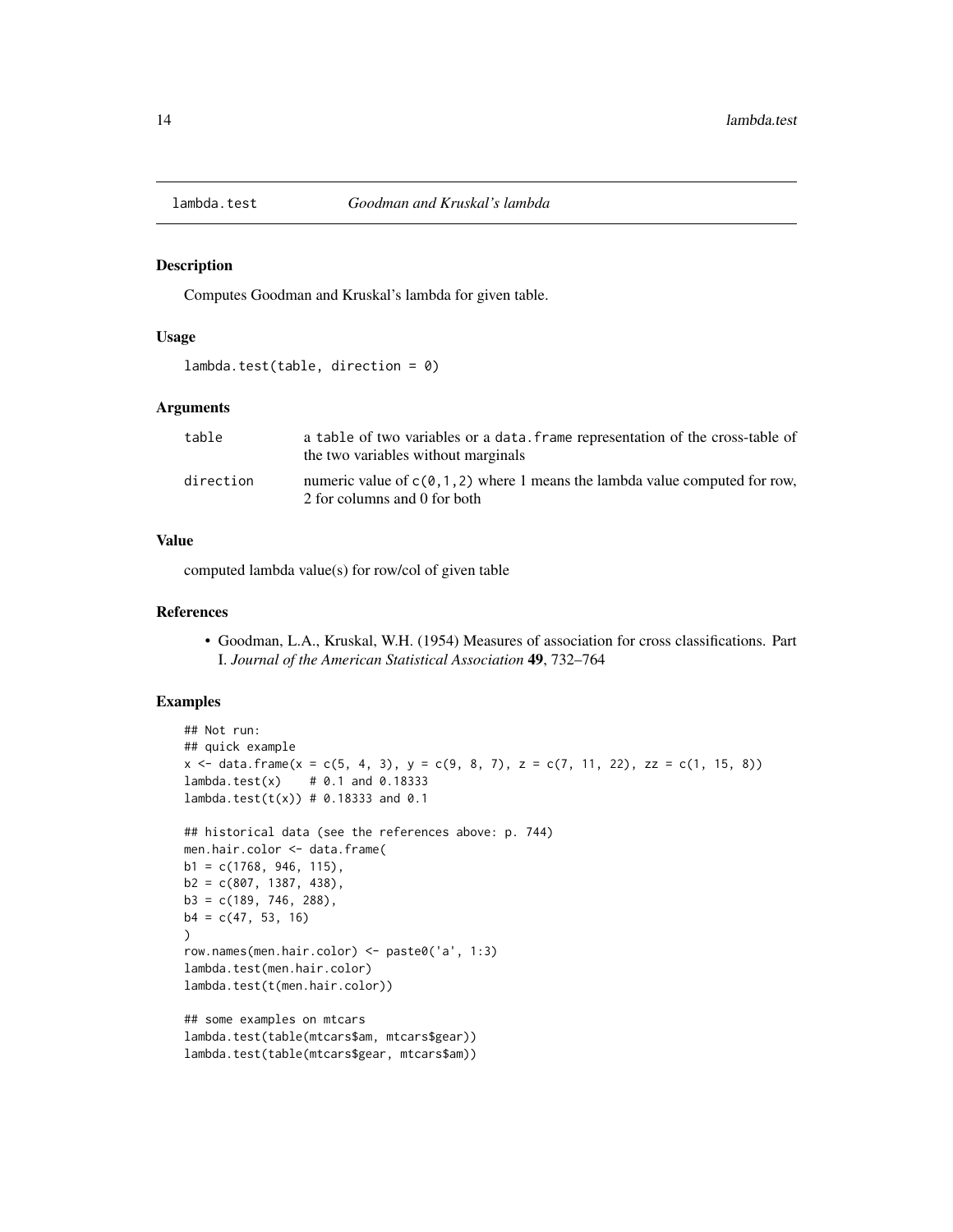#### <span id="page-14-0"></span> $max$  15

```
lambda.test(table(mtcars$am, mtcars$gear), 1)
lambda.test(table(mtcars$am, mtcars$gear), 2)
## End(Not run)
```
<span id="page-14-1"></span>max *Maximum*

## Description

Returns the maximum of all values in a vector by passing {cod[emax](#page-14-1) as fn argument to [univar](#page-29-1) function.

## Usage

 $max(...)$ 

## Arguments

... parameters to be passed to univar function

#### Value

a numeric value with maximum value

mean *Mean*

## Description

Calculates mean of given variable by passing [sum](#page-26-1) as fn argument to [univar](#page-29-1) function.

#### Usage

mean(...)

## Arguments

... parameters to be passed to univar function

## Value

a numeric value with variable's mean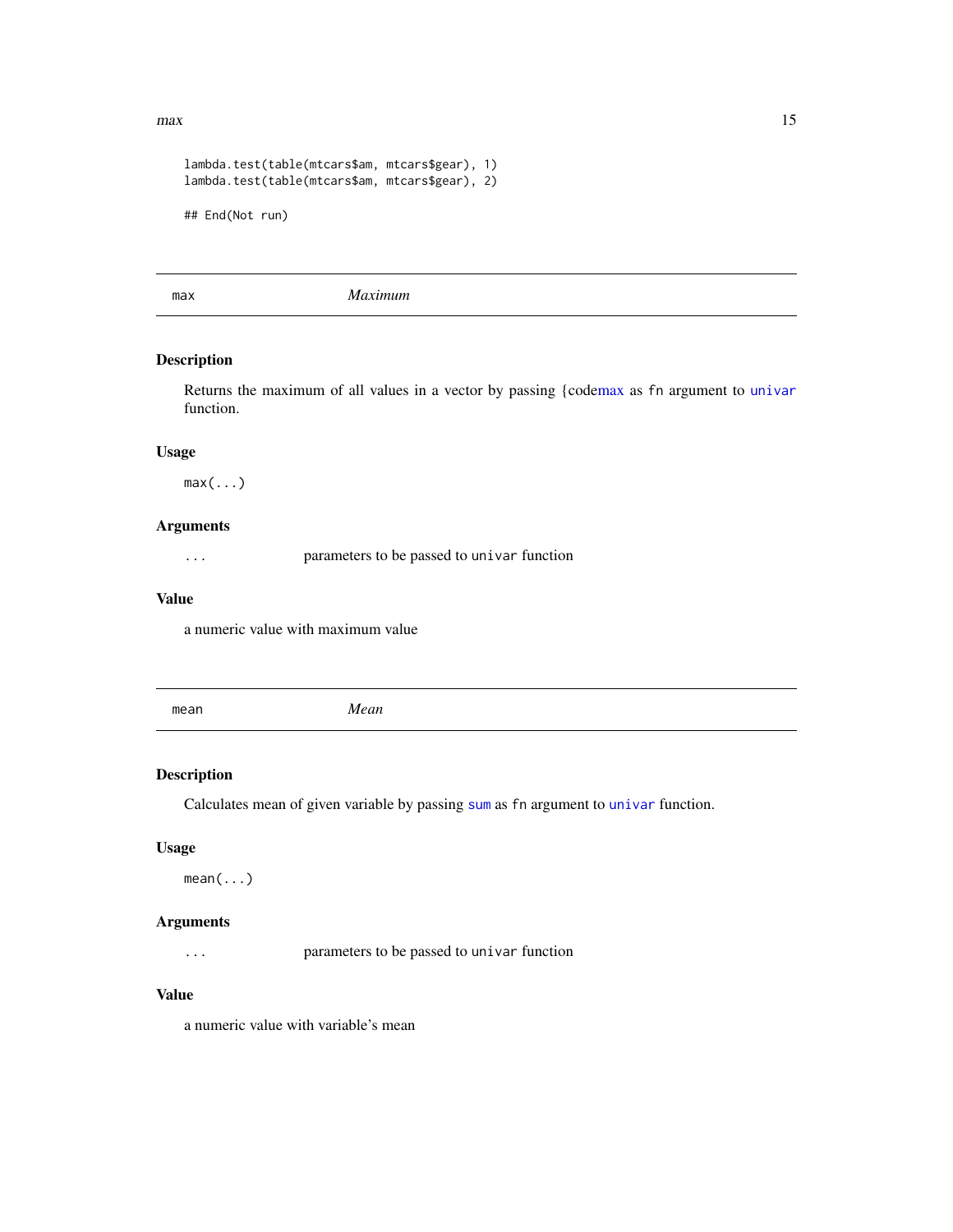<span id="page-15-0"></span>median *Median*

## Description

Calculates median of given variable. See [univar](#page-29-1) for details.

#### Usage

median(...)

## Arguments

... parameters to be passed to univar function

## Value

a numeric value with variable's median

messagef *Send Message with String Interpolated Messages*

## Description

Combines warning with sprintf thus allowing string interpolated diagnostic messages.

## Usage

messagef(s, ...)

## Arguments

| -S       | a character vector of format strings |
|----------|--------------------------------------|
| $\cdots$ | values to be interpolated            |

## Examples

## Not run: messagef("%.3f is not larger than %d and/or smaller than %d", pi, 10, 40)

## End(Not run)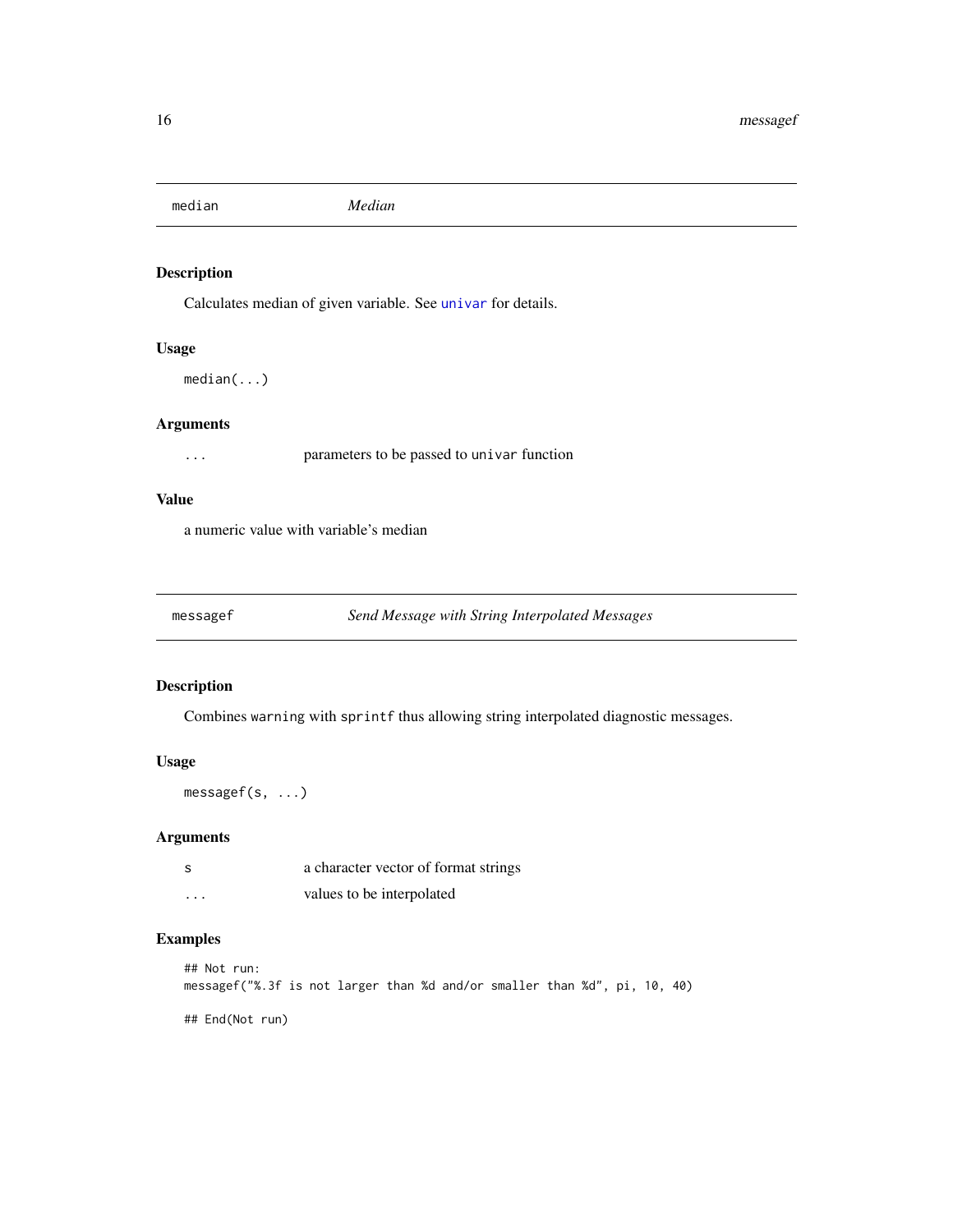<span id="page-16-1"></span><span id="page-16-0"></span>

Returns the minimum of all values in a vector by passing {cod[emin](#page-16-1) as fn argument to [univar](#page-29-1) function.

#### Usage

 $min(...)$ 

#### Arguments

... parameters to be passed to univar function

#### Value

a numeric value with minimum value

n *Number of Cases*

## Description

Returns the number of valid (non-NA) values in a variable. This is a wrapper around [univar](#page-29-1) function with [length](#page-0-0) function passed in fn argument, but with missing values previously removed. However, it's not possible to cancel NA omission with this function (doing so will yield error).

#### Usage

 $n(\ldots)$ 

## Arguments

... parameters to be passed to univar function

## Value

a numeric value with number of valid (non-NA) vector elements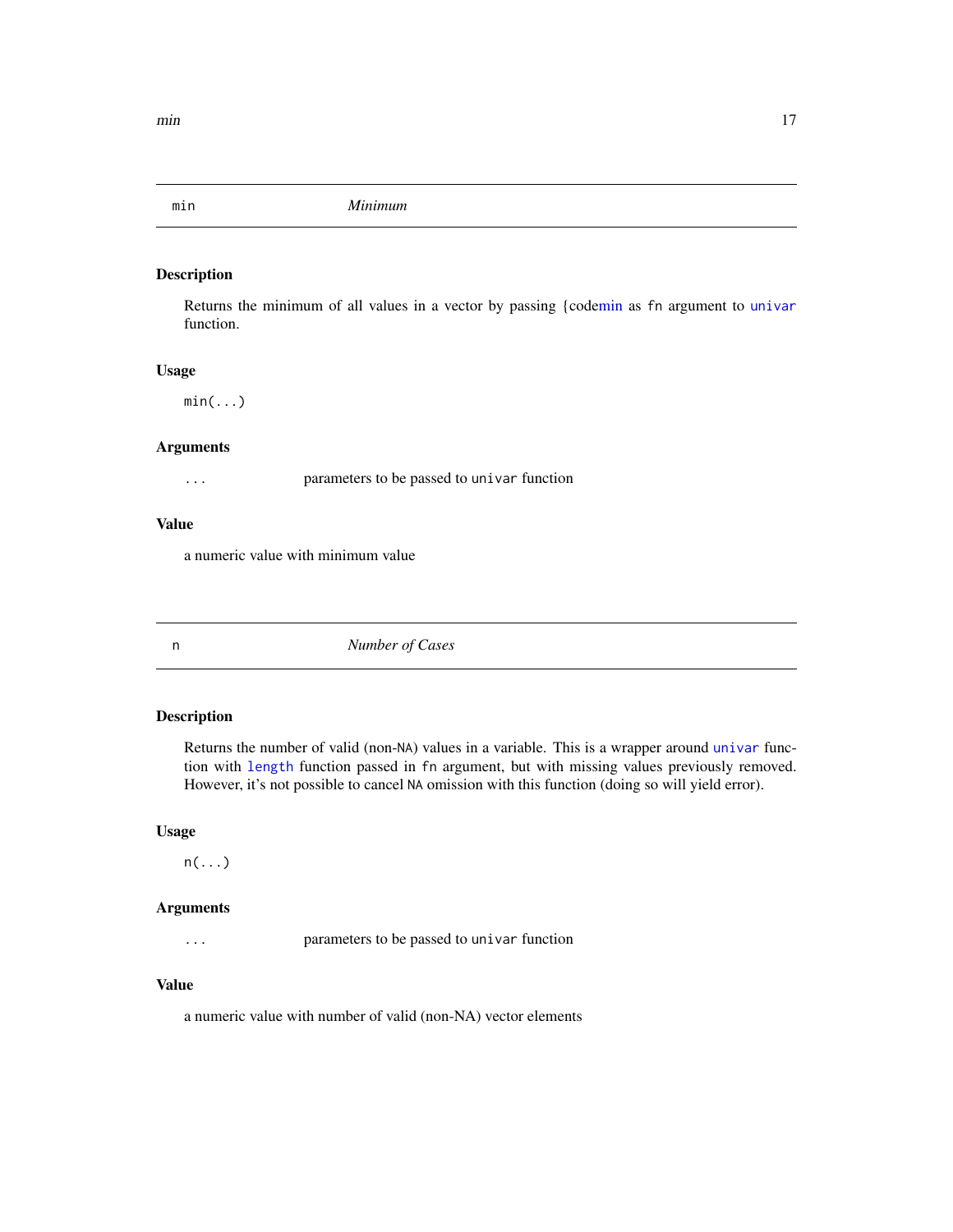<span id="page-17-0"></span>

This function returns character value previously stored in variable's name attribute. If none found, the function defaults to object's name.

## Usage

name(x)

#### Arguments

x an R (atomic or data.frame/list) object to extract names from

#### Value

a character value with variable's label

#### Examples

```
## Not run:
name(mtcars$am)
x < -1:10name(x)
```
## End(Not run)

nmissing *Number of Missing Cases*

#### Description

Returns a number of missing (NA) values in a variable. This is a wrapper around [univar](#page-29-1) function with anonymous function passed to count number of NA elements in a variable.

#### Usage

```
nmissing(...)
```
## Arguments

... parameters to be passed to univar function

#### Value

a numeric value with number of missing vector elements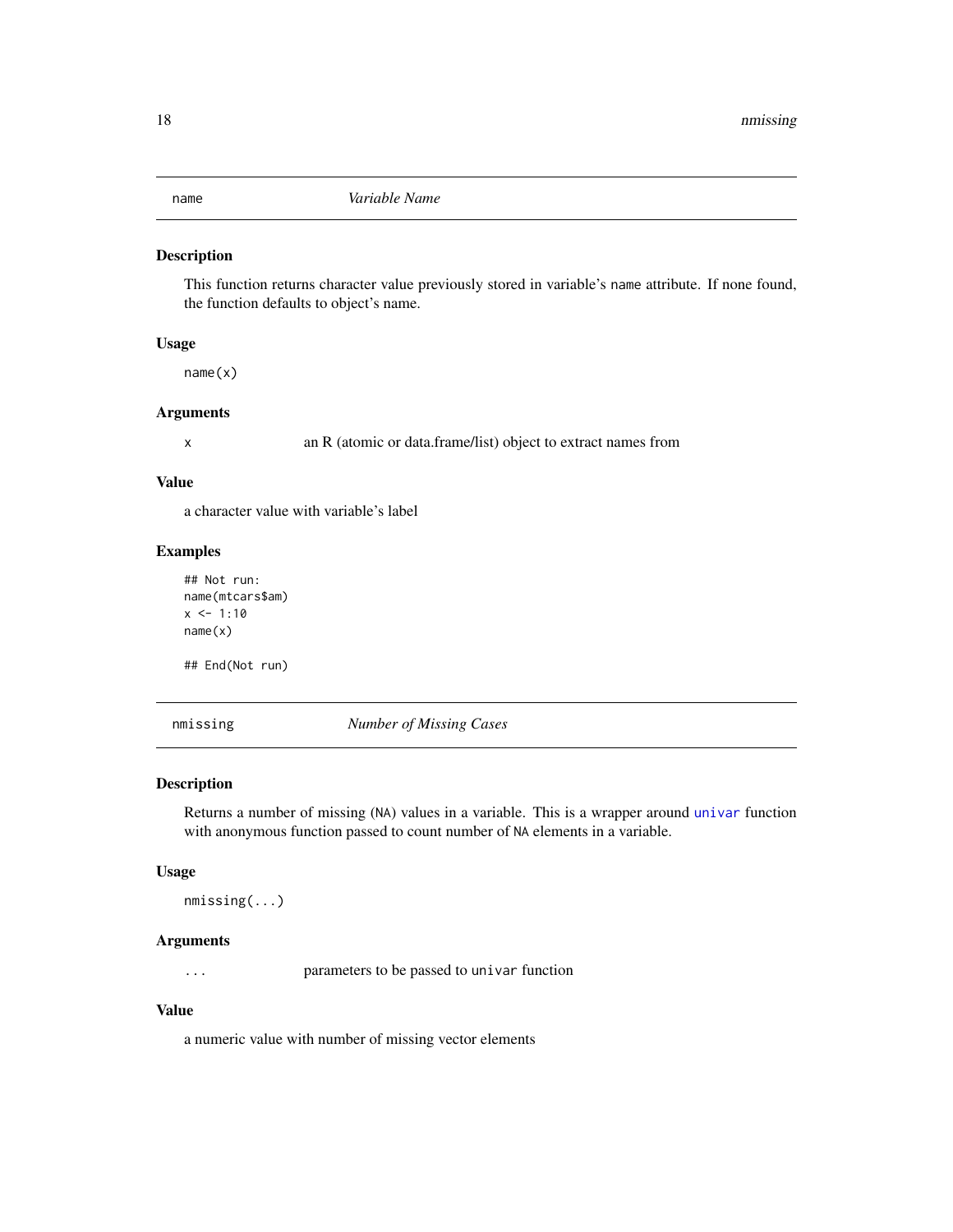<span id="page-18-0"></span>

Returns the number of valid (non-NA) values in a variable. This is a wrapper around [univar](#page-29-1) function with [length](#page-0-0) function passed in fn argument, but with missing values previously removed. However, it's not possible to cancel NA omission with this function (doing so will yield error).

#### Usage

nvalid(...)

#### Arguments

... parameters to be passed to univar function

#### Value

a numeric value with number of valid (non-NA) vector elements

<span id="page-18-1"></span>pct *Percent*

#### Description

Appends a percent sign to provided numerical value. Rounding is carried out according to value passed in decimals formal argument (defaults to value specified in panderOptions('digits')).

## Usage

```
pct(
  x,
  digits = panderOptions("digits"),
  type = c("percent", "%", "proportion"),
  check.value = TRUE
)
```
#### Arguments

| <b>X</b>    | a numeric value that is to be rendered to percent                                                           |
|-------------|-------------------------------------------------------------------------------------------------------------|
| digits      | an integer value indicating number of decimal places                                                        |
| type        | a character value indicating whether percent or proportion value was provided<br>(partial match is allowed) |
| check.value | perform a sanity check to see if provided numeric value is correct (defaults to<br>TRUE)                    |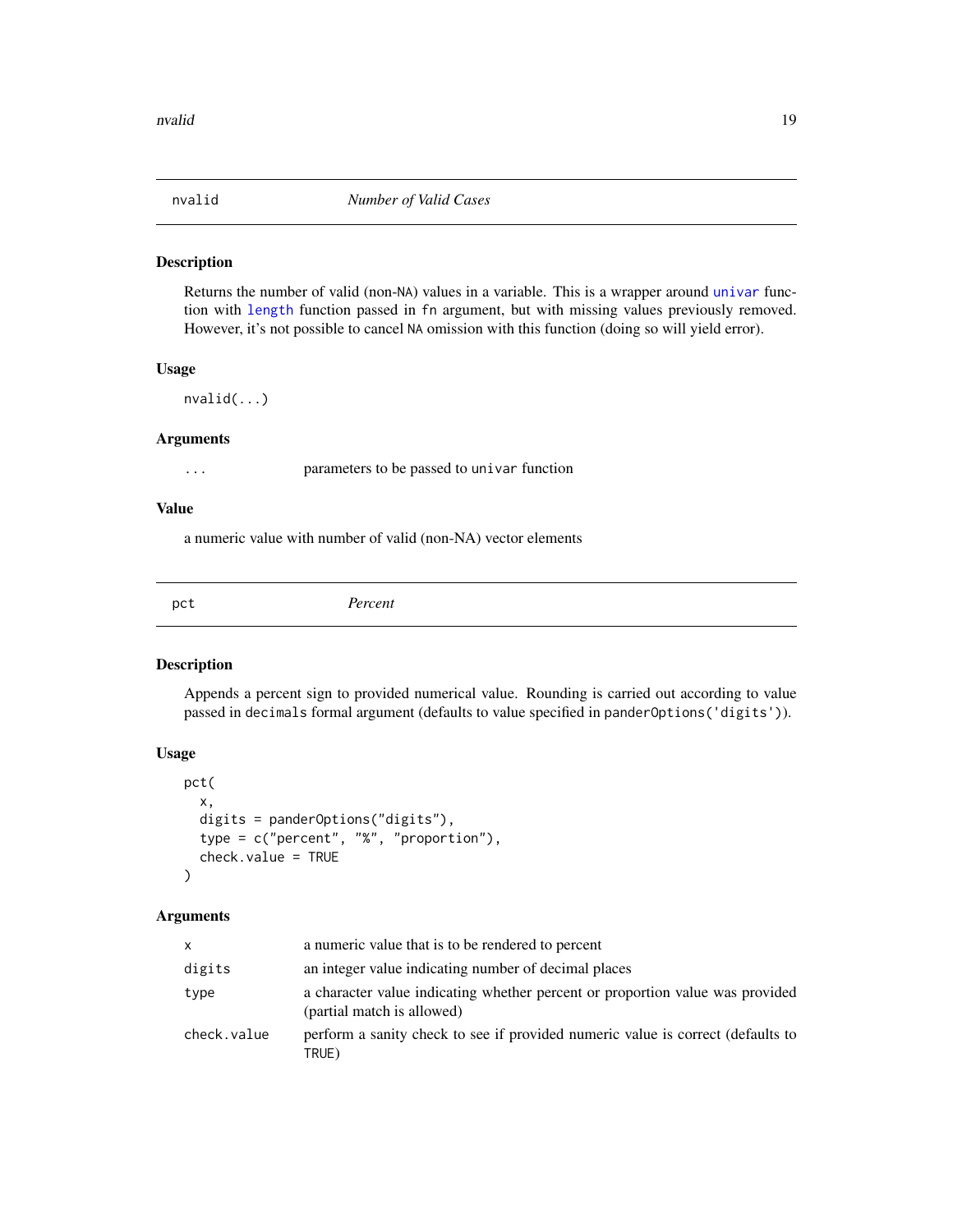#### <span id="page-19-0"></span>Value

a character value with formatted percent

percent *Percent*

## Description

Calculates percentage of cases for provided variable and criteria specified in subset argument. Function accepts numeric, factor and logical variables for x parameter. If numeric and/or factor is provided, subsetting can be achieved via subset argument. Depending on value of na.rm argument, either valid (na.rm = TRUE) or all cases (na.rm = FALSE) are taken into account. By passing logical variable to x, a sum of (TRUE) elements is calculated instead, and valid percents are used (NA are excluded).

#### Usage

 $percent(x, subset = NULL, na.rm = TRUE, pot = FALSE, ...)$ 

#### Arguments

| X      | a numeric variable to be summarised                               |
|--------|-------------------------------------------------------------------|
| subset | an expression that evaluates to logical vector (defaults to NULL) |
| na.rm  | should missing values be.                                         |
| pct    | print percent string too?                                         |
|        | additional arguments for pct function                             |

#### Value

a numeric or string depending on the value of pct

```
## Not run:
set.seed(0)
x \le - sample(5, 100, replace = TRUE)
percent(x > 2)## End(Not run)
```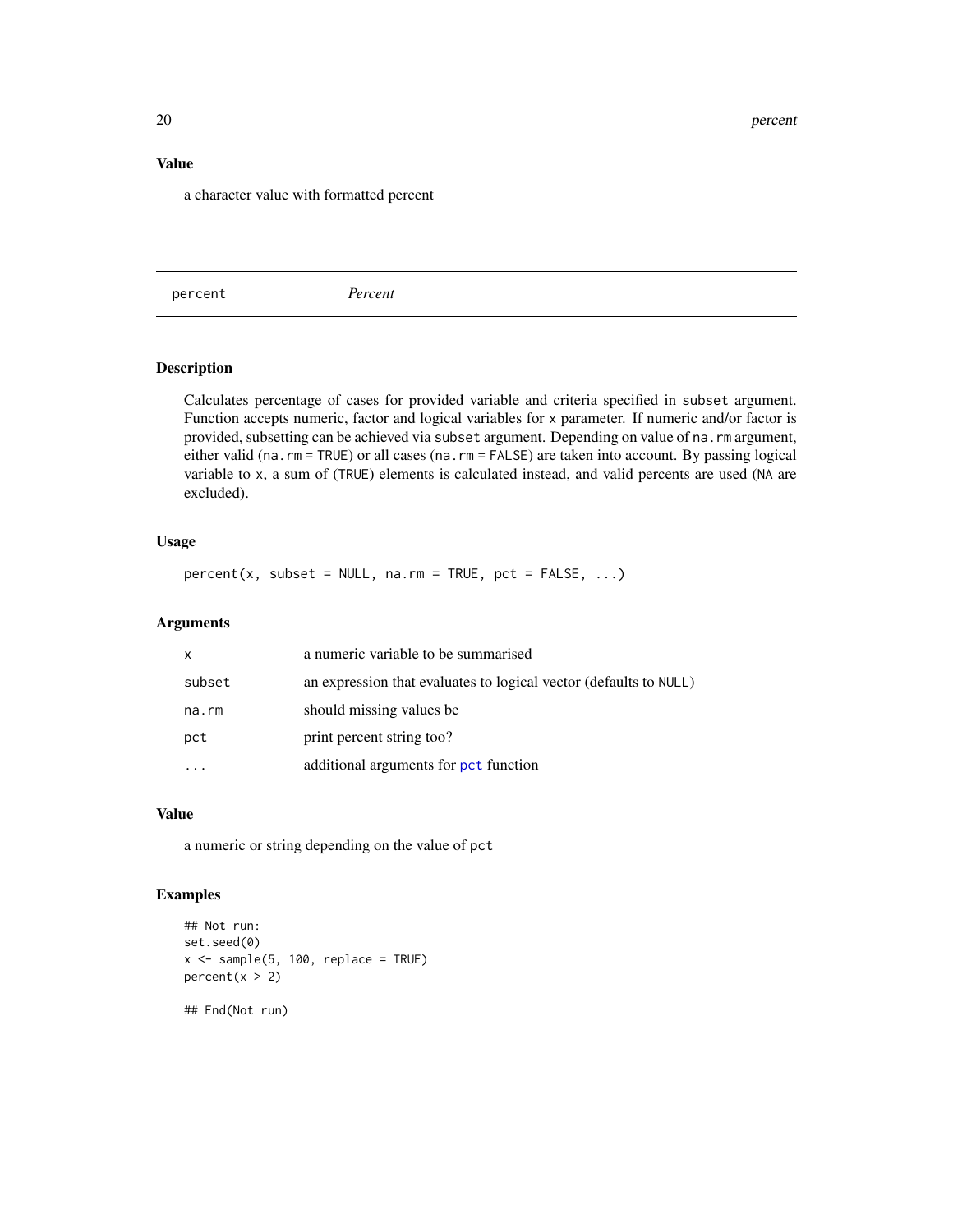<span id="page-20-0"></span>range *Range*

## Description

Calculates difference between the largest and the smallest value in a vector. See [univar](#page-29-1) for details.

## Usage

range(...)

## Arguments

... parameters to be passed to univar function

#### Value

a numeric value with calculated range

rp.desc *Descriptive Statistics*

## Description

Aggregate table of descriptives according to functions provided in fn argument. This function follows melt/cast approach used in reshape package. Variable names specified in measure.vars argument are treated as measure.vars, while the ones in id.vars are treated as id.vars (see [melt.data.frame](#page-0-0) for details). Other its formal arguments match with corresponding arguments for [cast](#page-0-0) function. Some post-processing is done after reshaping, in order to get pretty row and column labels.

## Usage

```
rp.desc(
 measure.vars,
  id.vars = NULL,
  fn,
  data = NULL,na.rm = FALSE,
 margins = TRUE,
 total.name = "Total",
  use.labels = getOption("rapport.use.labels")
)
```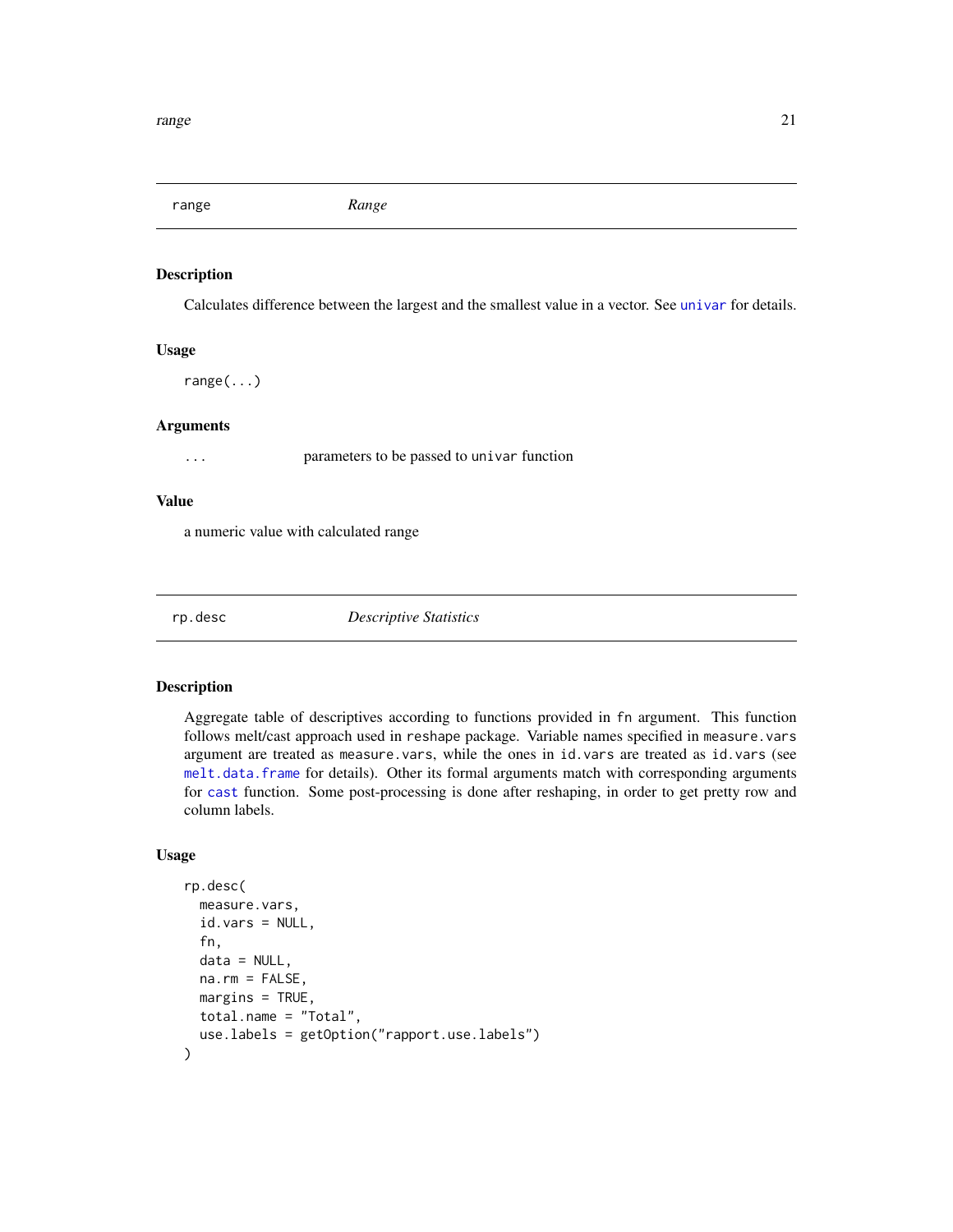## <span id="page-21-0"></span>Arguments

| measure.vars | either a character vector with variable names from data, a numeric vector, or a<br>data.frame                                                                                   |
|--------------|---------------------------------------------------------------------------------------------------------------------------------------------------------------------------------|
| id.vars      | same rules apply as in measure. vars, but defaults to NULL                                                                                                                      |
| fn           | a list with functions or a character vector with function names                                                                                                                 |
| data         | a data. frame holding variables specified in id. vars and measure. vars                                                                                                         |
| na.rm        | a logical value indicating whether NA values should be removed                                                                                                                  |
| margins      | should margins be included?                                                                                                                                                     |
| total.name   | a character string with name for "grand" margin (defaults to "Total")                                                                                                           |
| use.labels   | use labels instead of variable names in table header (handle with care, especially<br>if you have lengthy labels). Defaults to value specified in rapport.use.labels<br>option. |

## Value

a data.frame with aggregated data

#### Examples

```
rp.desc("cyl", NULL, c(mean, sd), mtcars)
rp.desc("cyl", "am", c(mean, sd), mtcars, margins = TRUE)
rp.desc("hp", c("am", "gear"), c("Average" = mean, "Deviation" = sd), mtcars)
```
rp.freq *Frequency Table*

## Description

Display frequency table with counts, percentage, and cumulatives.

## Usage

```
rp.freq(
 f.vars,
 data,
 na.rm = TRUE,include.na = FALSE,
 drop.unused.levels = FALSE,
 count = TRUE,
 pct = TRUE,
 cumul.count = TRUE,
 cumul.pct = TRUE,
 total.name = "Total",
  reorder = FALSE
)
```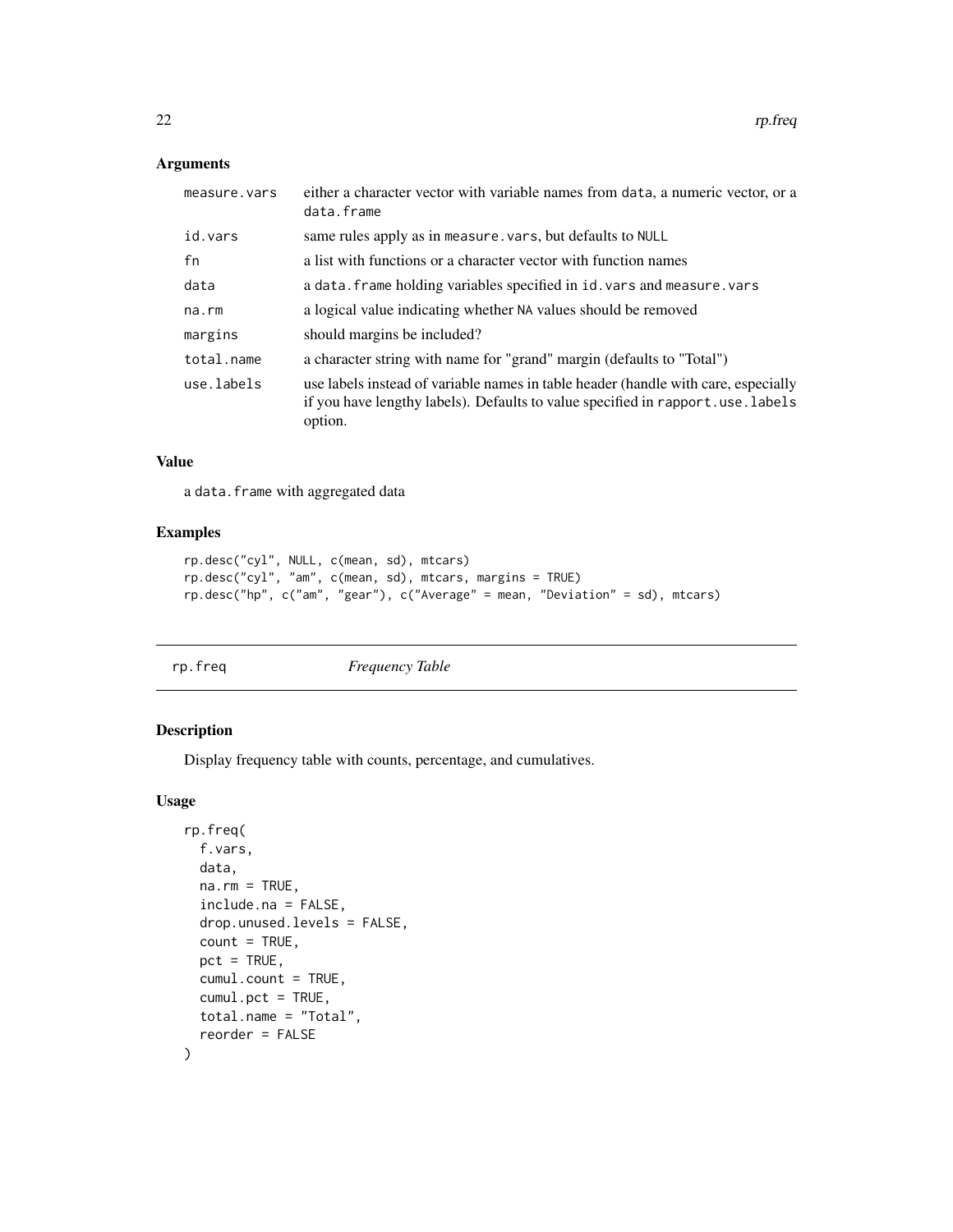#### <span id="page-22-0"></span>rp.outlier 23

## Arguments

| f.vars             | a character vector with variable names                |
|--------------------|-------------------------------------------------------|
| data               | adata.frame                                           |
| $na$ . $rm$        | should missing values be removed?                     |
| include.na         | should missing values be included in frequency table? |
| drop.unused.levels |                                                       |
|                    | should empty level combinations be left out           |
| count              | show frequencies?                                     |
| pct                | show percentage?                                      |
| cumul.count        | show cumulative frequencies?                          |
| cumul.pct          | show cumulative percentage?                           |
| total.name         | a sting containing footer label (defaults to "Total") |
| reorder            | reorder the table based on frequencies?               |

#### Value

a data.frame with a frequency table

## Examples

```
## Not run:
rp.freq(c("am", "cyl", "vs"), mtcars)
## End(Not run)
```
rp.outlier *Outlier test*

## Description

A simple test for outliers. This functions returns all extreme values (if any) found in the specified vector.

## Usage

rp.outlier(x)

## Arguments

x a numeric vector of values

## Value

vector of outlier values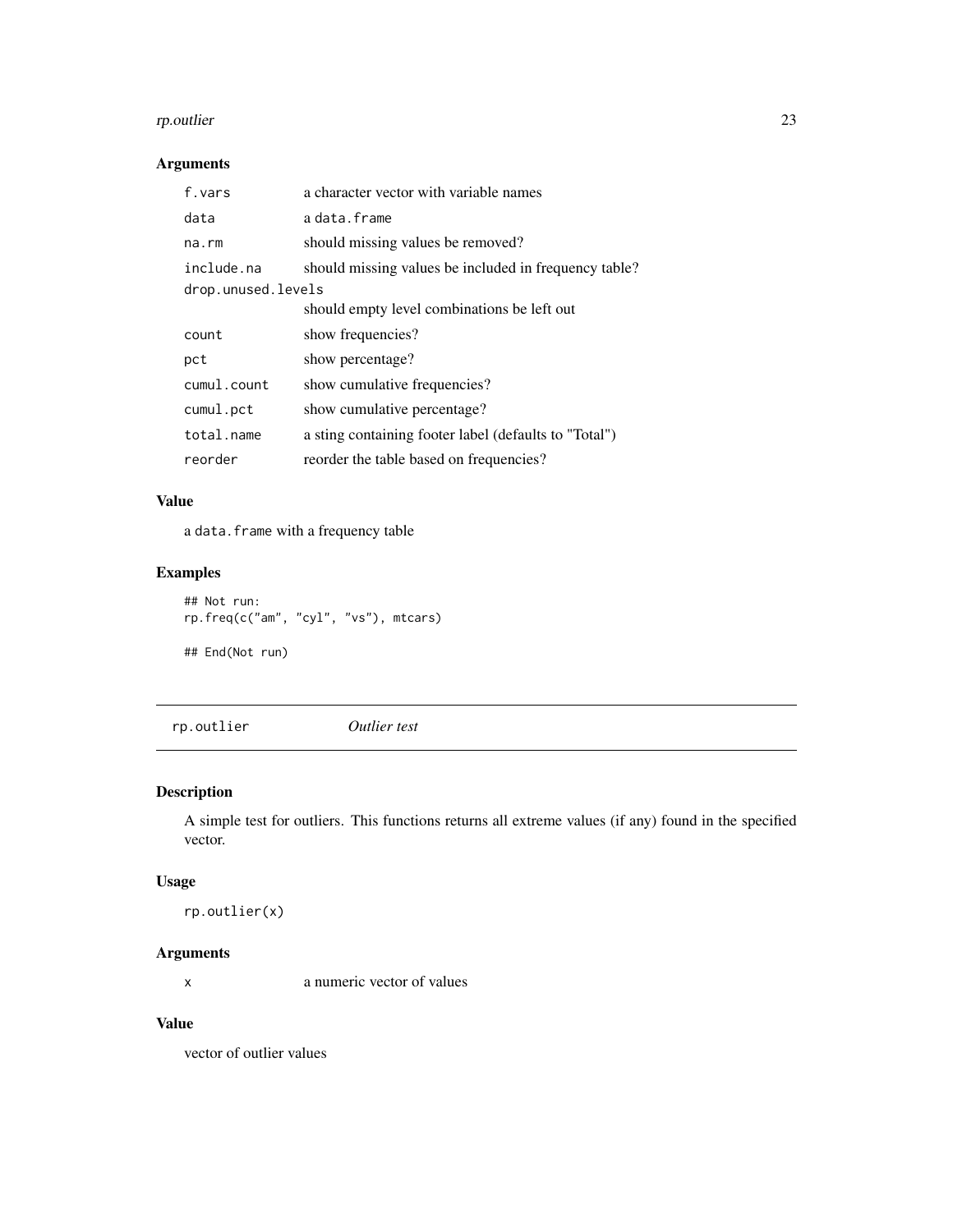## <span id="page-23-0"></span>References

Credit goes to PaulHurleyuk: <https://stackoverflow.com/a/1444548/564164>

- Lund, R. E. 1975, "Tables for An Approximate Test for Outliers in Linear Models", Technometrics, vol. 17, no. 4, pp. 473-476.
- Prescott, P. 1975, "An Approximate Test for Outliers in Linear Models", Technometrics, vol. 17, no. 1, pp. 129-132.

## Examples

```
## Not run:
rp.outlier(mtcars$hp)
rp.outlier(c(rep(1,100), 200))
rp.outlier(c(rep(1,100), 200,201))
## End(Not run)
```
#### sd *Standard Deviation*

#### Description

Calculates standard deviation of given variable. See [univar](#page-29-1) for details.

#### Usage

sd(...)

#### Arguments

... parameters to be passed to univar function

#### Value

a numeric value with variable's standard deviation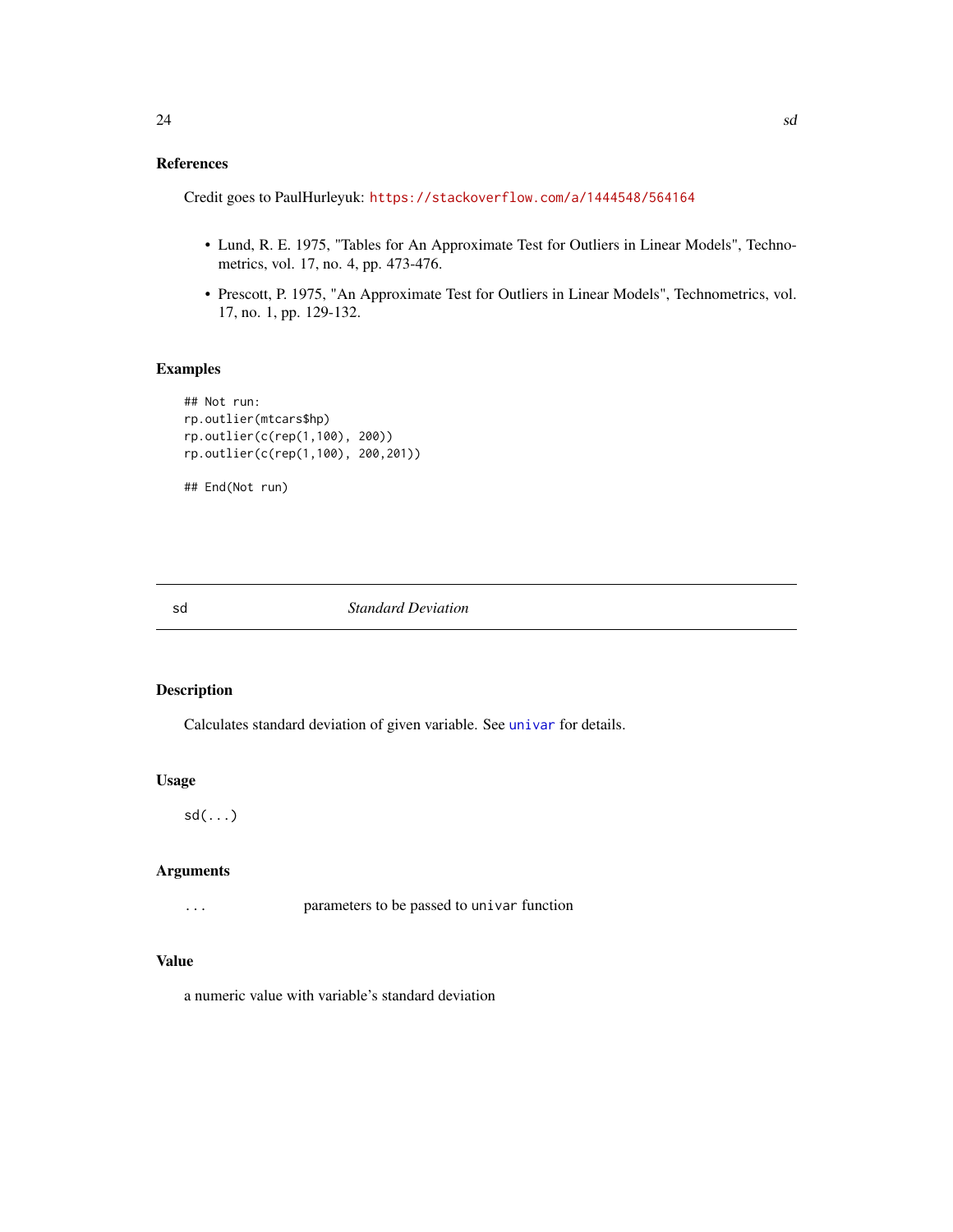<span id="page-24-0"></span>

Calculates standard error of mean for given variable. See [univar](#page-29-1) for details.

#### Usage

se.mean(...)

## Arguments

... parameters to be passed to univar function

## Value

a numeric value with standard error of mean

skewness *Skewness*

## Description

Calculates skewness coefficient for given variable (see [is.variable](#page-10-1)), matrix or a data.frame.

## Usage

skewness(x, na.rm = TRUE)

## Arguments

| $\boldsymbol{\mathsf{x}}$ | a variable, matrix or a data. frame       |
|---------------------------|-------------------------------------------|
| na.rm                     | should NAs be removed before computation? |

## References

Tenjovic, L. (2000). Statistika u psihologiji - prirucnik. Centar za primenjenu psihologiju.

```
set.seed(0)
x < - rnorm(100)
skewness(x)
skewness(matrix(x, 10))
skewness(mtcars)
rm(x)
```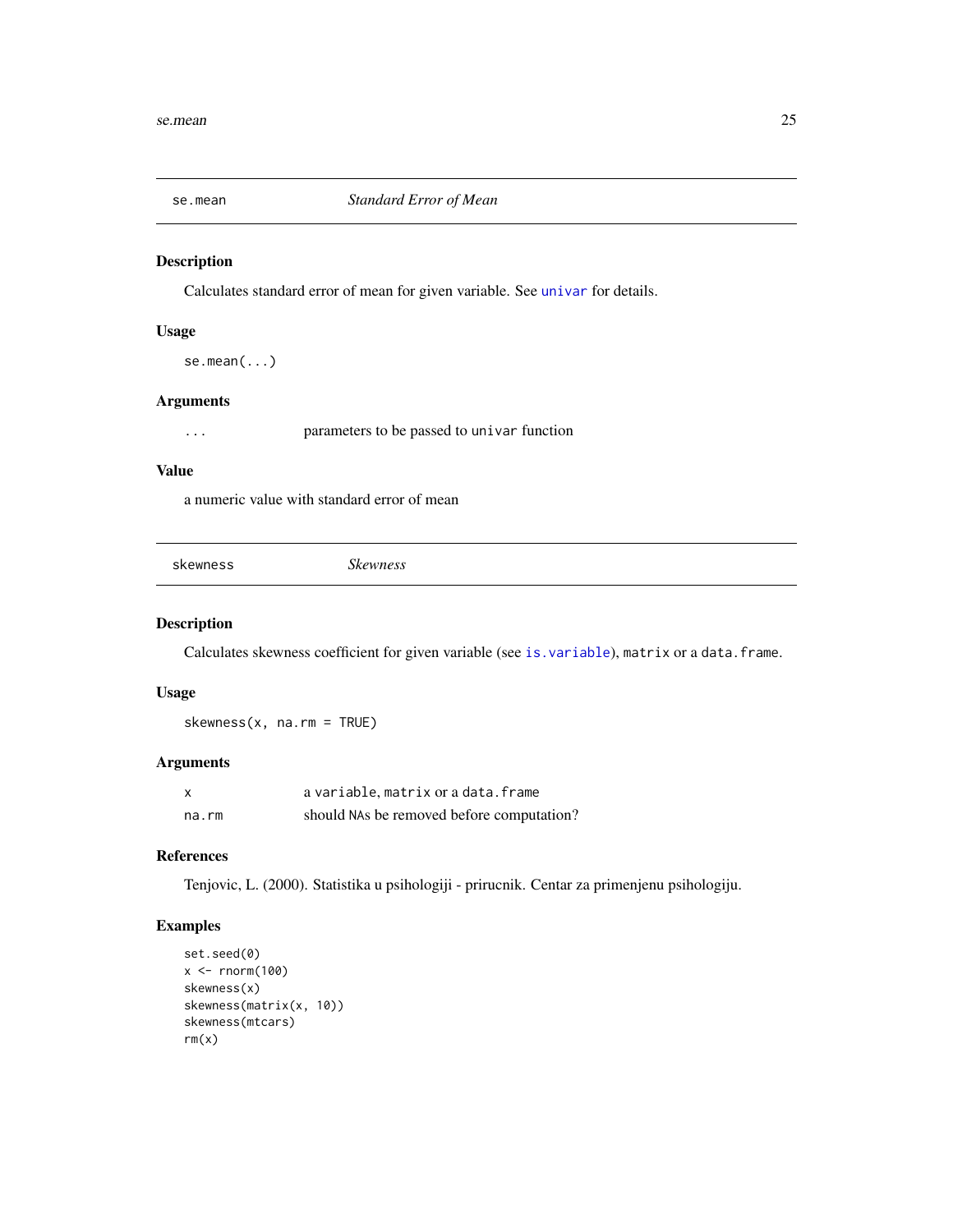<span id="page-25-0"></span>

This helper combines stop function with sprintf thus allowing string interpolated messages when execution is halted.

#### Usage

stopf $(s, \ldots)$ 

#### Arguments

| - S      | a character vector of format strings |
|----------|--------------------------------------|
| $\cdots$ | values to be interpolated            |

#### Value

a string containing message that follows execution termination

#### Examples

```
## Not run:
stopf("%.3f is not larger than %d and/or smaller than %d", pi, 10, 40)
```
## End(Not run)

strwidthest *Estimate string width*

## Description

Pre-computed width of strings without actually calling to **graphics** and new.plot. The function can only handle base ASCII characters and default width of those is estimated by using standard 12 pt serif on a standard plot. Non-ASCII characters are replaced by an underscore.

## Usage

strwidthest(s)

#### Arguments

s string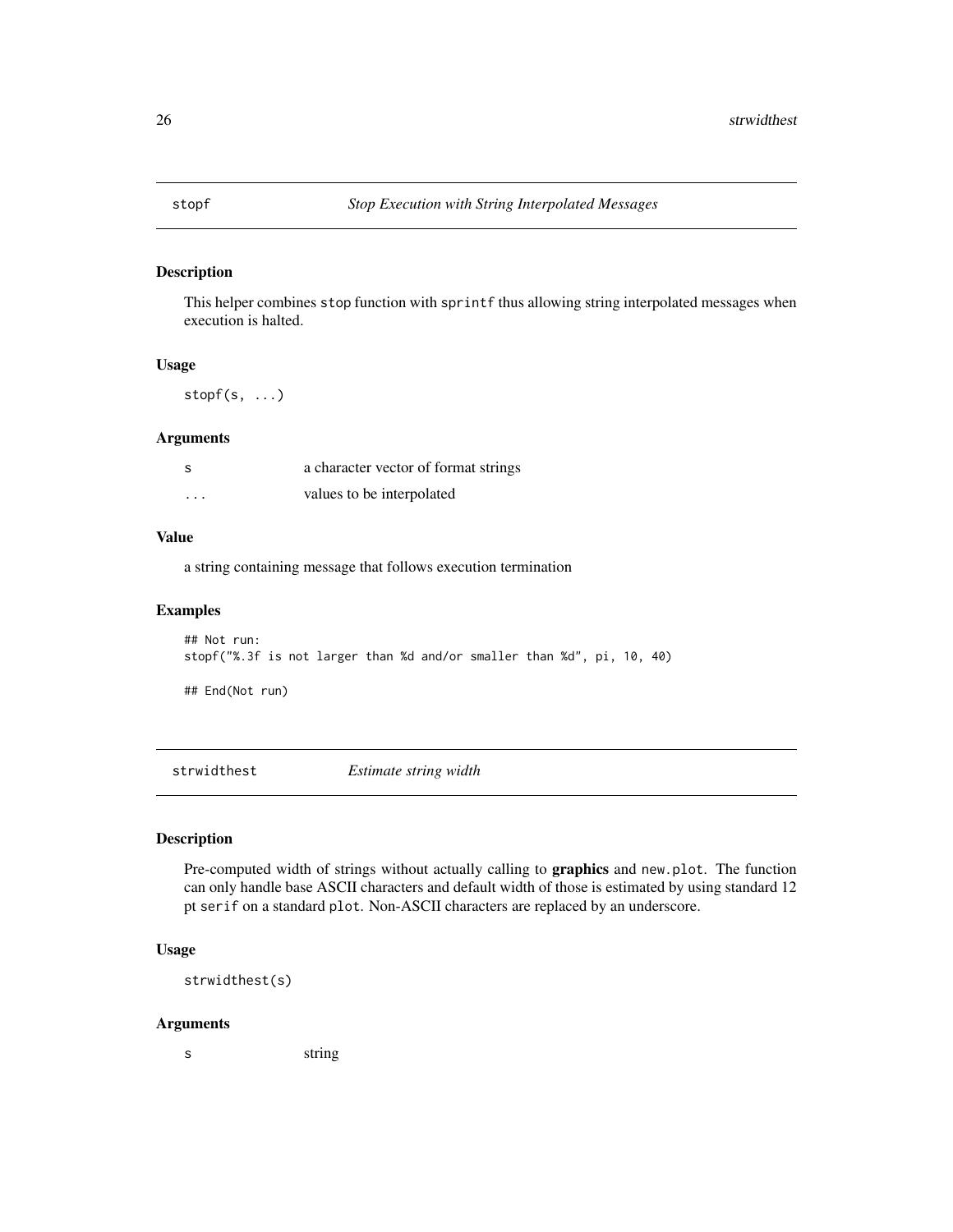<span id="page-26-0"></span> $sum$  27

## Value

numeric value representing the total width of the provided string in millimeters

## Examples

```
## Not run:
strwidthrel('R') # 71
strwidthrel('R is awesome!') # 635
```
## End(Not run)

<span id="page-26-1"></span>sum *Sum*

## Description

Returns the sum of variable's elements, by passing [sum](#page-26-1) as fn argument to [univar](#page-29-1) function.

## Usage

 $sum(....)$ 

## Arguments

... parameters to be passed to univar function

## Value

a numeric value with sum of vector elements

synonym *Synonym*

## Description

Synonym

## Usage

synonym(word)

## Arguments

word a word to look-up in 'rapportools::synonyms'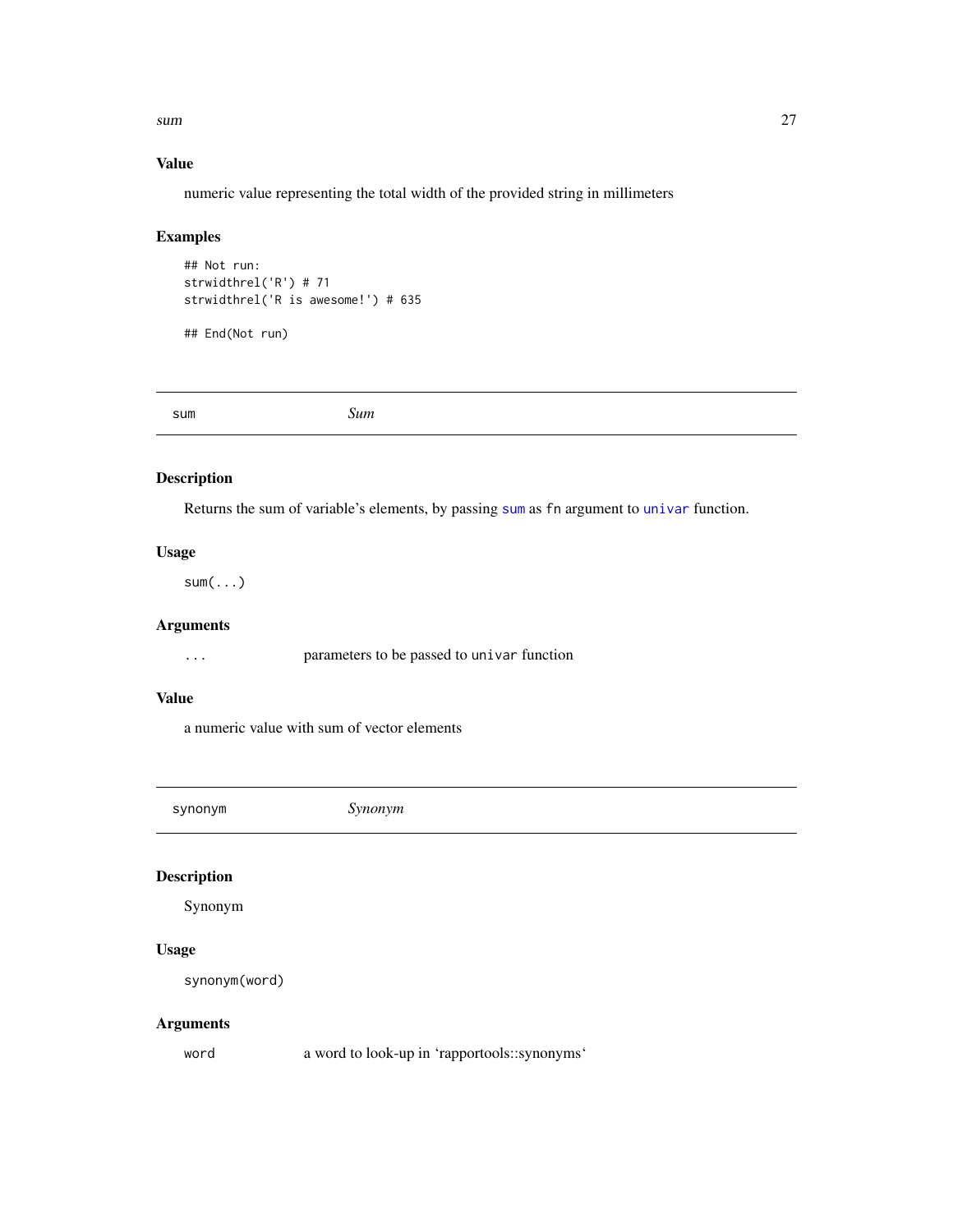#### <span id="page-27-0"></span>28 tocamel and the control of the control of the control of the control of the control of the control of the control of the control of the control of the control of the control of the control of the control of the control

## Value

a synonym if found in 'rapportools::synonyms' words

## Examples

```
synonym('package')
synonym('bar')
```
synonyms *Get or set synonyms list*

## Description

Without the l parameter, this function returns the saved list of synonym words. If l is set, then this word list is saved for future use.

## Usage

synonyms(l)

## Arguments

l a grouped list of words

## Examples

```
{
synonyms(list(c('package', 'library'), c('foo', 'bar', 'baz')))
synonyms()
}
```

| tocame1 |
|---------|
|---------|

to **CamelCase** 

#### Description

Convert character vector to camelcase - capitalise first letter of each word.

## Usage

```
tocamel(x, delim = "[^[:alnum:]]", upper = FALSE, sep = "", ...)
```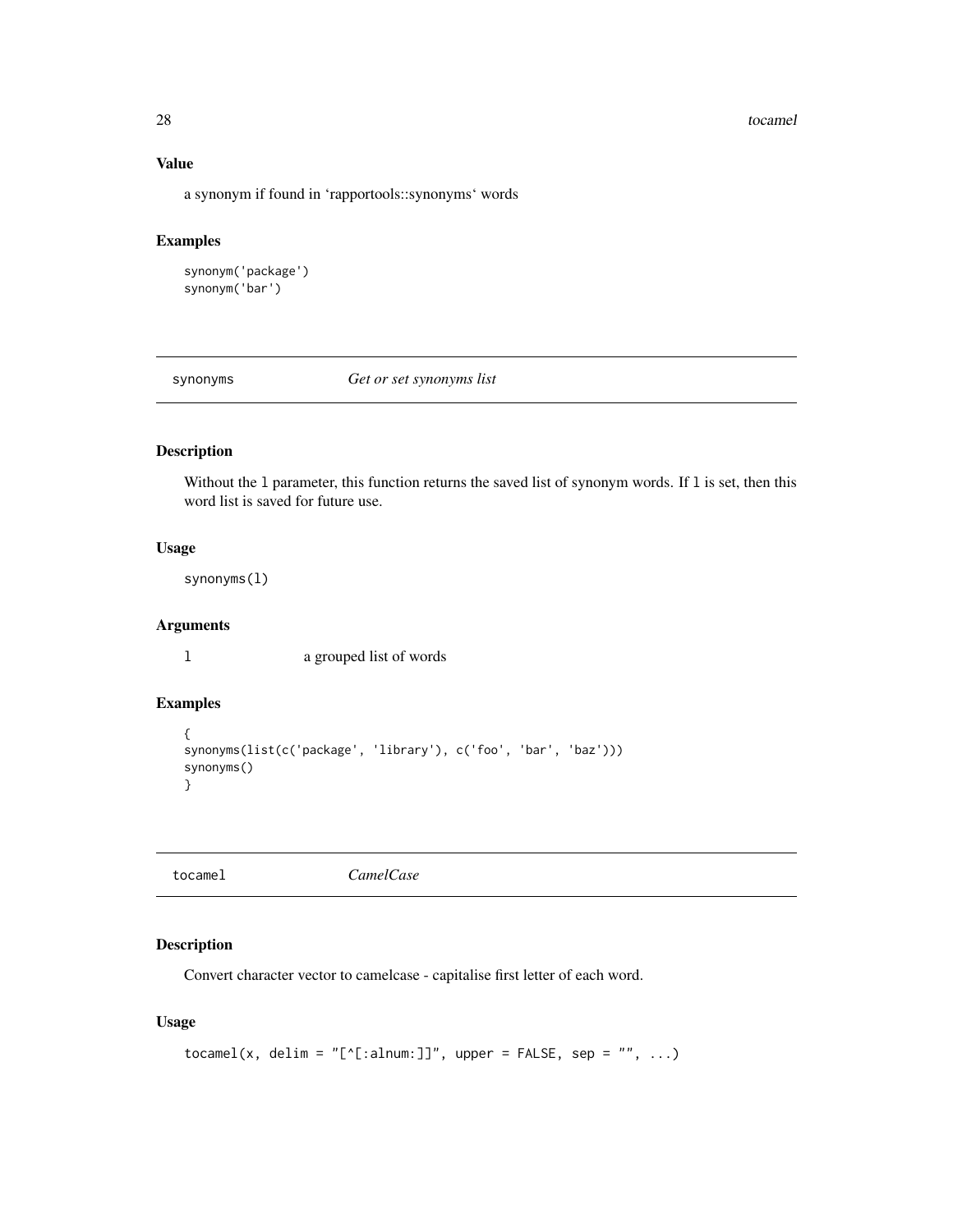## <span id="page-28-0"></span>trim.space 29

## Arguments

| X.       | a character vector to be converted to camelcase                                                               |
|----------|---------------------------------------------------------------------------------------------------------------|
| delim    | a string containing regular expression word delimiter                                                         |
| upper    | a logical value indicating if the first letter of the first word should be capitalised<br>(defaults to FALSE) |
| sep      | a string to separate words                                                                                    |
| $\ddots$ | additional arguments to be passed to strsplit                                                                 |

## Value

a character vector with strings put in camelcase

#### Examples

```
tocamel("foo.bar")
## [1] "fooBar"
tocamel("foo.bar", upper = TRUE)
## [1] "FooBar"
tocamel(c("foobar", "foo.bar", "camel_case", "a.b.c.d"))
## [1] "foobar" "fooBar" "camelCase" "aBCD"
```
trim.space *Trim Spaces*

## Description

Removes leading and/or trailing space(s) from a character vector. By default, it removes both leading and trailing spaces.

#### Usage

```
trim.space(
 x,
 what = c("both", "leading", "trailing", "none"),
 space.regex = "[:space:]",...
)
```
#### Arguments

| $\mathsf{x}$ | a character vector which values need white space trimming                                                                                          |
|--------------|----------------------------------------------------------------------------------------------------------------------------------------------------|
| what         | which part of the string should be trimmed. Defaults to both which removes<br>trailing and leading spaces. If none, no trimming will be performed. |
| space.regex  | a character value containing a regex that defines a space character                                                                                |
| $\cdots$     | additional arguments for gsub function                                                                                                             |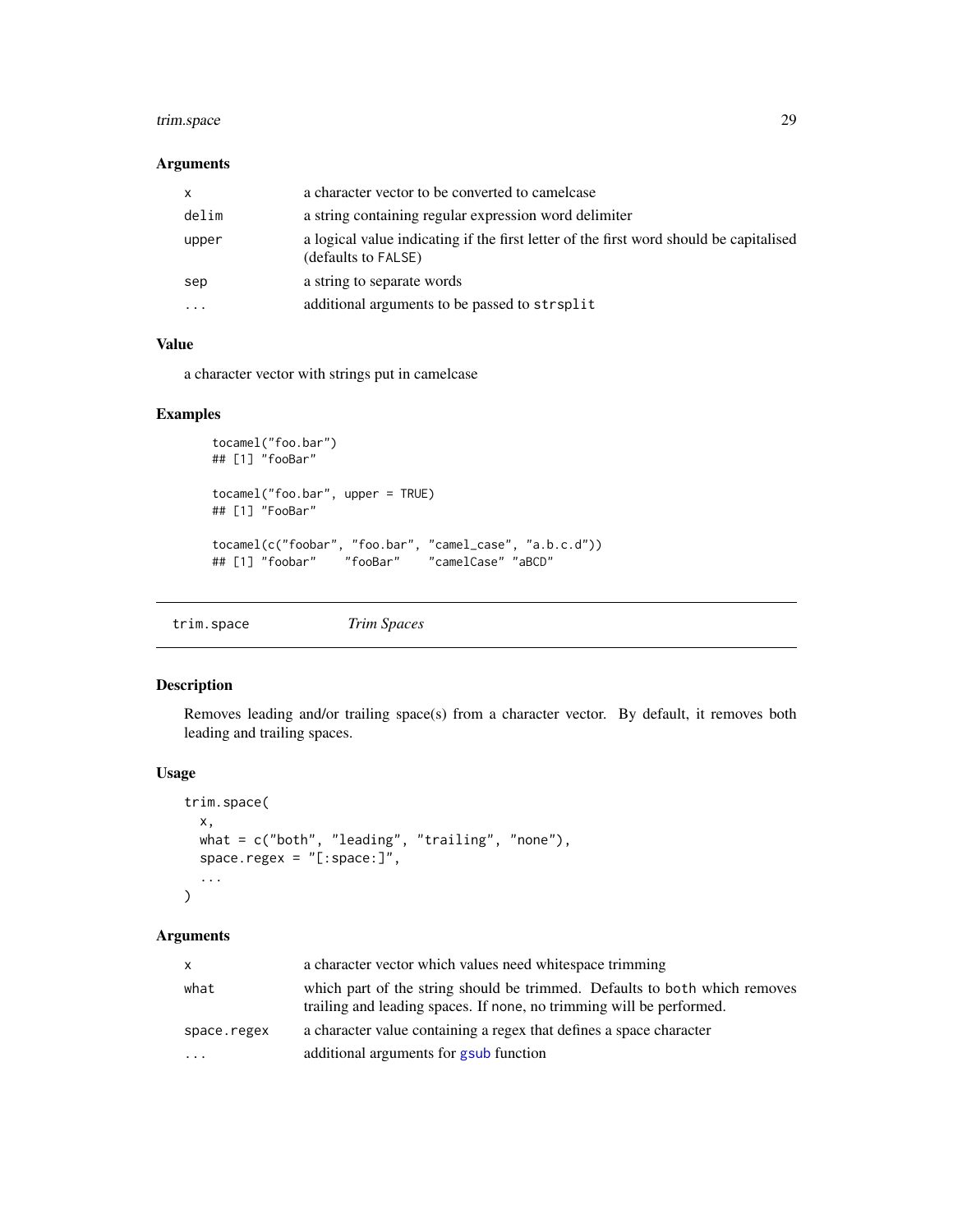## <span id="page-29-0"></span>Value

a character vector with (hopefully) trimmed spaces

## <span id="page-29-1"></span>univar *Descriptive Statistics*

## Description

This function operates only on vectors or their subsets, by calculating a descriptive statistic specified in fn argument.

## Usage

 $univar(x, subset = NULL, fn, na.rm = TRUE, ...)$ 

## Arguments

| X       | a numeric variable to be summarised                                                                                                      |
|---------|------------------------------------------------------------------------------------------------------------------------------------------|
| subset  | an expression that evaluates to logical vector (defaults to NULL, in which case<br>the function specified in fun is applied on a vector) |
| fn      | a function or a function name to be applied on a variable or it's subset                                                                 |
| na.rm   | a logical value indicating whether NA's should be removed (defaults to TRUE)                                                             |
| $\cdot$ | additional arguments for function specified in fn                                                                                        |

## Value

a numeric

|--|--|--|--|--|

## Description

Calculates variance of given variable. See [univar](#page-29-1) for details.

## Usage

 $var(...)$ 

#### Arguments

... parameters to be passed to univar function

## Value

a numeric value with variable's variance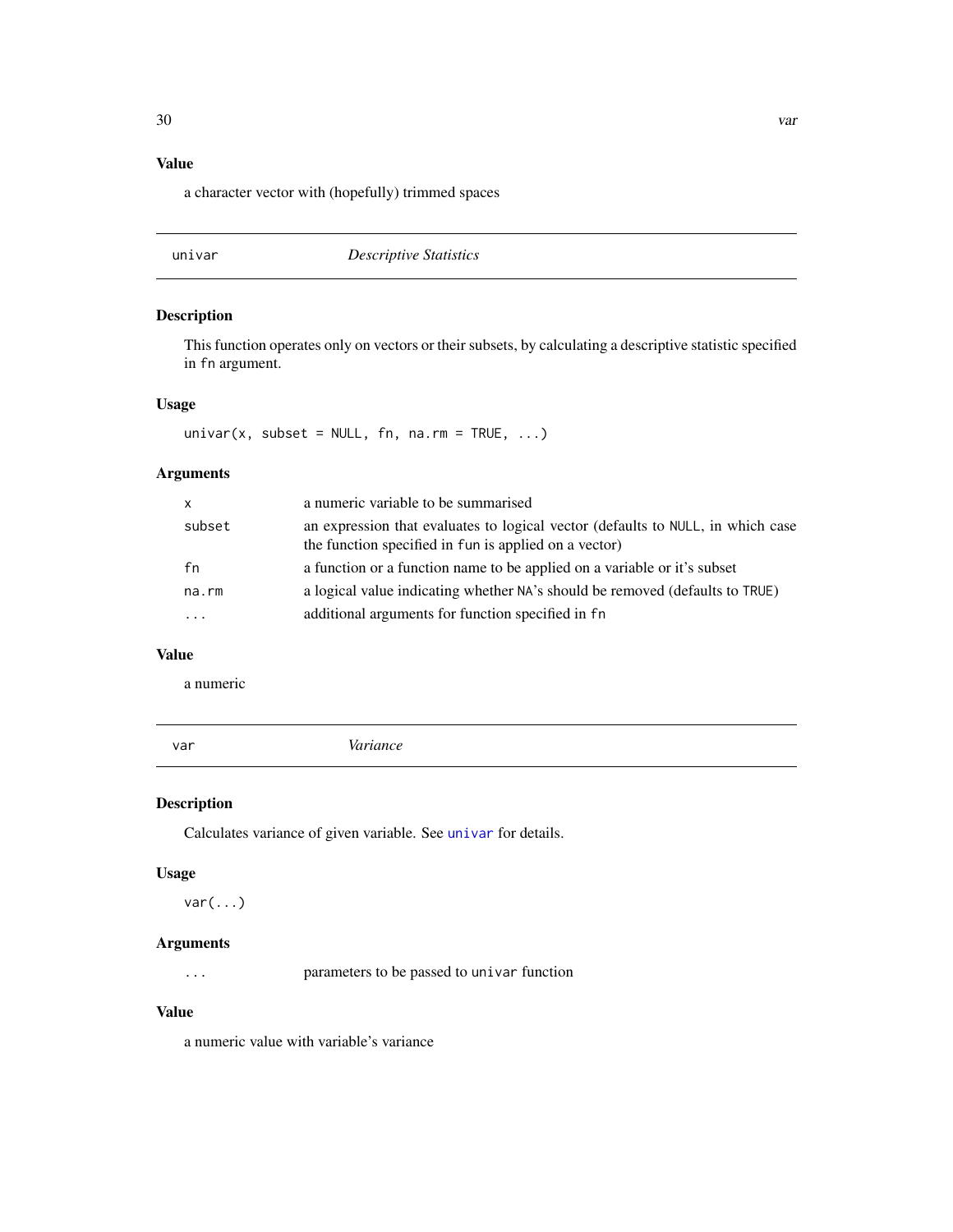<span id="page-30-0"></span>

A simple wrapper for [gsub](#page-0-0) that replaces all patterns from pattern argument with ones in replacement over vector provided in argument x.

## Usage

```
vgsub(pattern, replacement, x, ...)
```
## Arguments

| pattern     | see eponymous argument for gsub function |
|-------------|------------------------------------------|
| replacement | see eponymous argument for gsub function |
| X           | see eponymous argument for gsub function |
| .           | additional arguments for gsub function   |

## Value

a character vector with string replacements

## References

See original thread for more details <https://stackoverflow.com/a/6954308/564164>. Special thanks to user Jean-Robert for this one!

warningf *Send Warning with String Interpolated Messages*

### Description

Combines warning with sprintf thus allowing string interpolated warnings.

## Usage

warningf(s, ...)

## Arguments

| - S | a character vector of format strings |
|-----|--------------------------------------|
| .   | values to be interpolated            |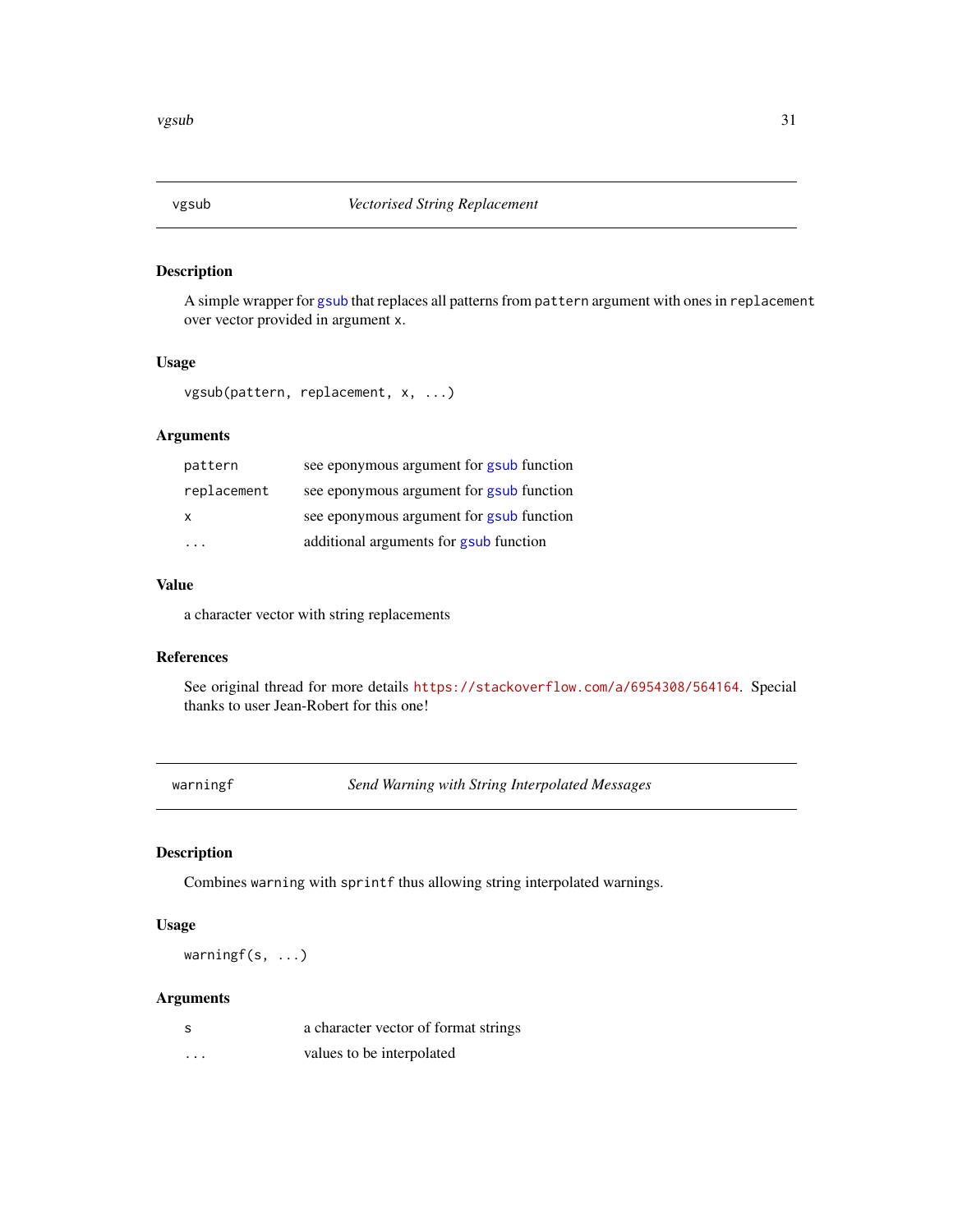#### 32 warningf

## Examples

## Not run: warningf("%.3f is not larger than %d and/or smaller than %d", pi, 10, 40)

## End(Not run)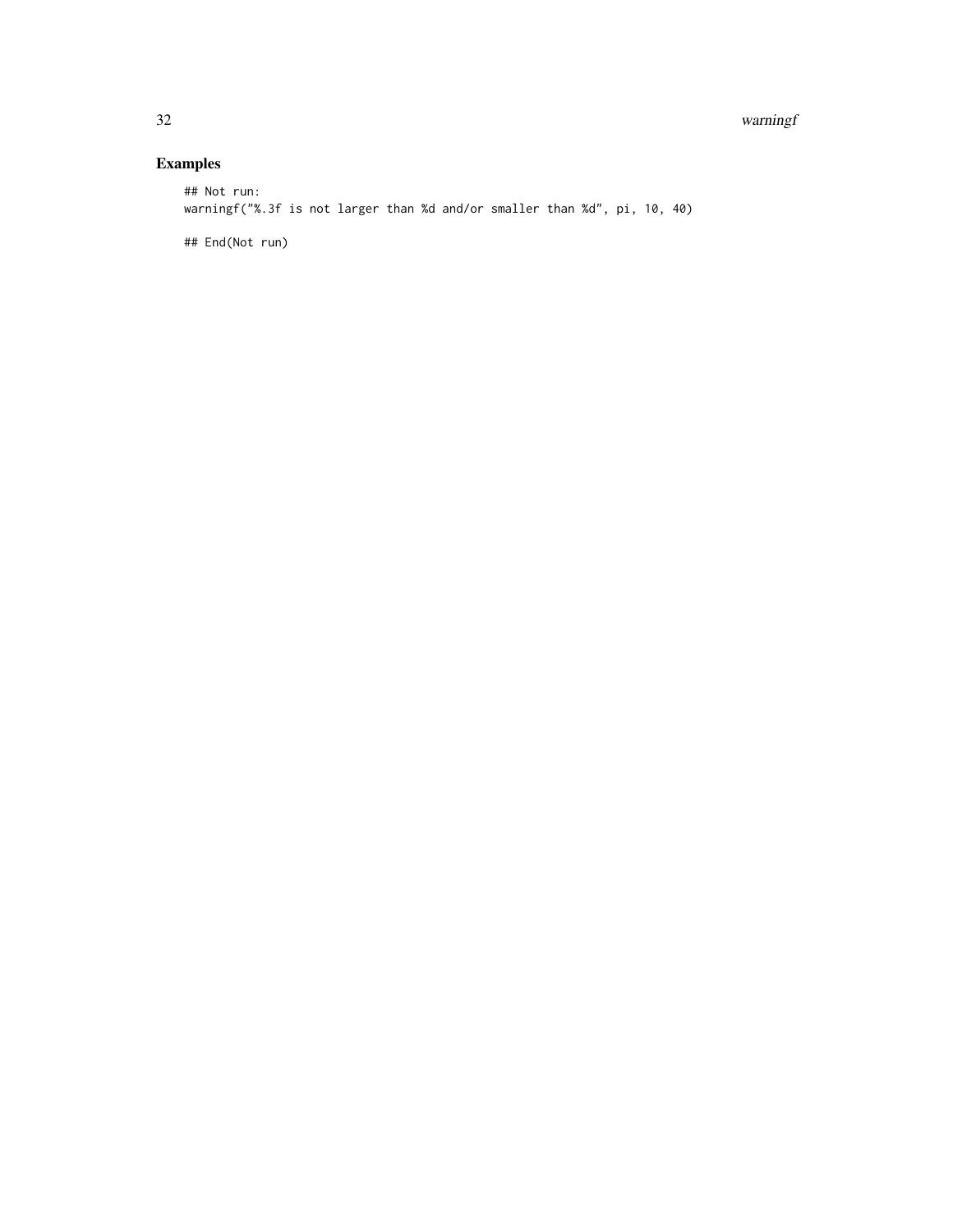# <span id="page-32-0"></span>Index

adj.rle , [3](#page-2-0) alike.integer , [3](#page-2-0) capitalise , [4](#page-3-0) cast , *[21](#page-20-0)* cat , *[4](#page-3-0)* catn , [4](#page-3-0) data.frame , *[10](#page-9-0)* fml , [5](#page-4-0) fraction.to.string, [5](#page-4-0) gsub , *[29](#page-28-0)* , *[31](#page-30-0)* htest, <mark>[6](#page-5-0)</mark> htest.short , *[6](#page-5-0)* , [7](#page-6-0) IQR *(*iqr *)* , [7](#page-6-0) iqr , [7](#page-6-0) is.boolean, [8](#page-7-0) is.empty , [8](#page-7-0) is.number , [9](#page-8-0) is.string, [10](#page-9-0) is.tabular , [10](#page-9-0) is.variable , [11](#page-10-0) , *[12](#page-11-0) , [13](#page-12-0)* , *[25](#page-24-0)* is.vector , *[11](#page-10-0)* kurtosis , [12](#page-11-0) label , [12](#page-11-0) , *[13](#page-12-0)* label<- , [13](#page-12-0) lambda.test , [14](#page-13-0) length , *[17](#page-16-0)* , *[19](#page-18-0)* matrix , *[10](#page-9-0)* max , *[15](#page-14-0)* , [15](#page-14-0) mean , [15](#page-14-0) median , [16](#page-15-0) melt.data.frame , *[21](#page-20-0)* messagef , [16](#page-15-0)

min , *[17](#page-16-0)* , [17](#page-16-0) n , [17](#page-16-0) name , [18](#page-17-0) nmissing , [18](#page-17-0) numeric , *[3](#page-2-0)* nvalid , [19](#page-18-0) pct , [19](#page-18-0) , *[20](#page-19-0)* percent , [20](#page-19-0) range , [21](#page-20-0) rle , *[3](#page-2-0)* rp.desc , [21](#page-20-0) rp.freq , [22](#page-21-0) rp.iqr *(*iqr *)* , [7](#page-6-0) rp.label *(*label *)* , [12](#page-11-0) rp.label<- *(*label<- *)* , [13](#page-12-0) rp.max *(*max *)* , [15](#page-14-0) rp.mean *(*mean *)* , [15](#page-14-0) rp.median *(*median *)* , [16](#page-15-0) rp.min *(*min *)* , [17](#page-16-0) rp.missing *(*nmissing *)* , [18](#page-17-0) rp.n *(* n *)* , [17](#page-16-0) rp.name *(*name *)* , [18](#page-17-0) rp.outlier , [23](#page-22-0) rp.percent *(*percent *)* , [20](#page-19-0) rp.range *(*range *)* , [21](#page-20-0) rp.sd *(*sd *)* , [24](#page-23-0) rp.se.mean *(*se.mean *)* , [25](#page-24-0) rp.sum *(*sum *)* , [27](#page-26-0) rp.valid *(*nvalid *)* , [19](#page-18-0) rp.var *(*var *)* , [30](#page-29-0)

sapply , *[8](#page-7-0)* sd , [24](#page-23-0) se.mean , [25](#page-24-0) skewness , [25](#page-24-0) stopf , [26](#page-25-0) strwidthest , [26](#page-25-0)